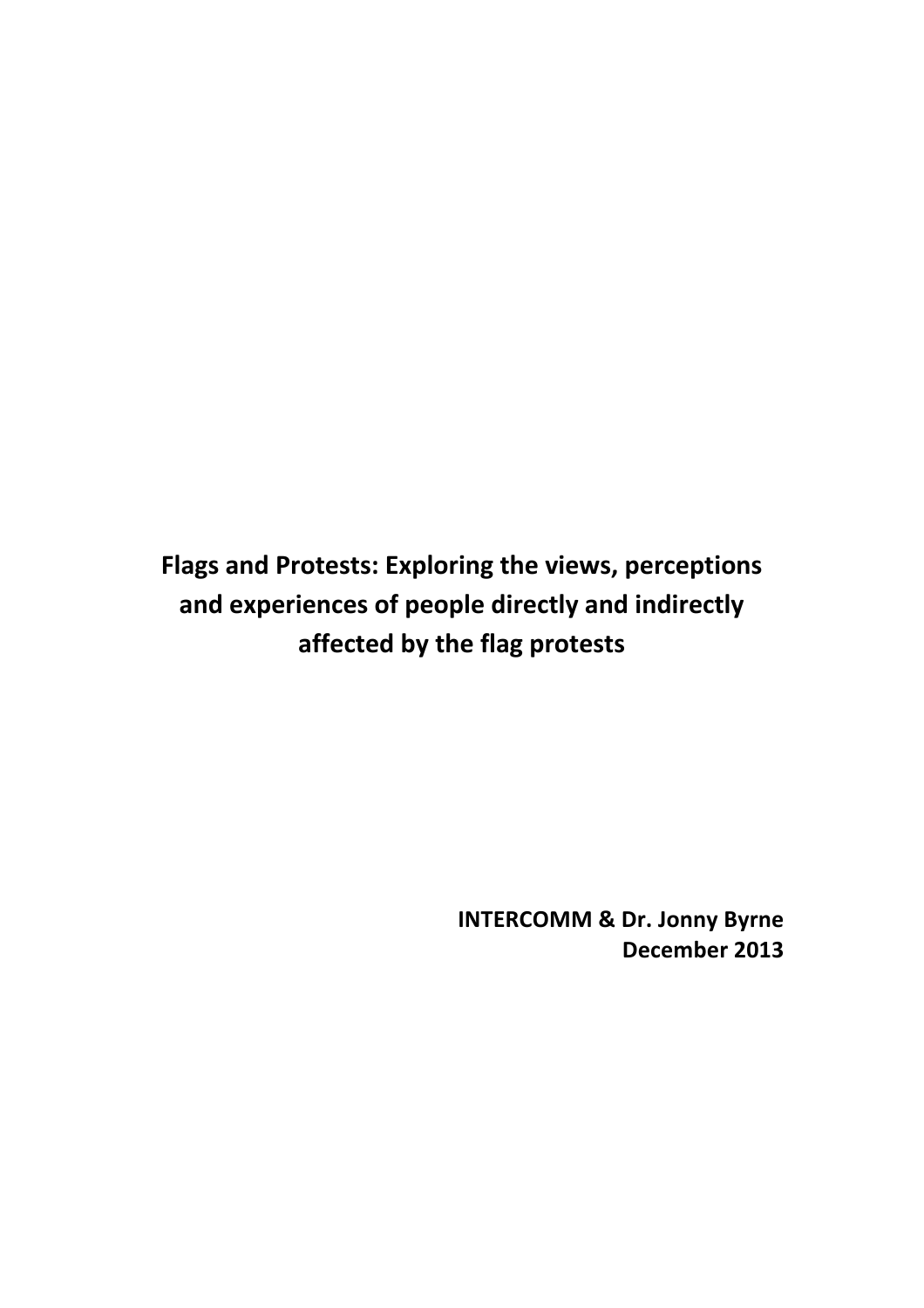## **Foreword**

INTERCOMM commissioned a well-respected, local academic to undertake the following piece of research after the vote at Belfast City Hall to fly the Union Flag on designated days and the subsequent unprecedented protests. The purpose of INTERCOMM commissioning this research was to provide a body of knowledge that related to the flag protests in Belfast and to the growing narrative around a sense of frustration and alienation from within sections of the Protestant, Unionist and Loyalist community; and a perception that their identity was being eroded.

Over the last six months INTERCOMM with the University of Ulster have engaged with those affected directly and indirectly by the flag protests. Through our community engagement, we were struck by the increased level of uncertainty around what was motivating people to go out onto the streets, along with the growing anger felt within the community about the flag decision. In light of these issues, we undertook a research project that would consider these and other concerns. This research has provided people with an opportunity to talk about the difficult and sensitive issues in a safe and constructive format. The outcome has been the first comprehensive analysis of the flag protests that has identified some of the key issues underpinning people's role and participation in the protests.

INTERCOMM views this report as the beginning of a wider process of engagement, and look forward to building on the emerging findings. This publication is the first instalment of INTERCOMM's evolving research agenda, which seeks to investigate deeply held opinions on current and sensitive community and political matters that must be grasped if progress towards a new society is to be realised.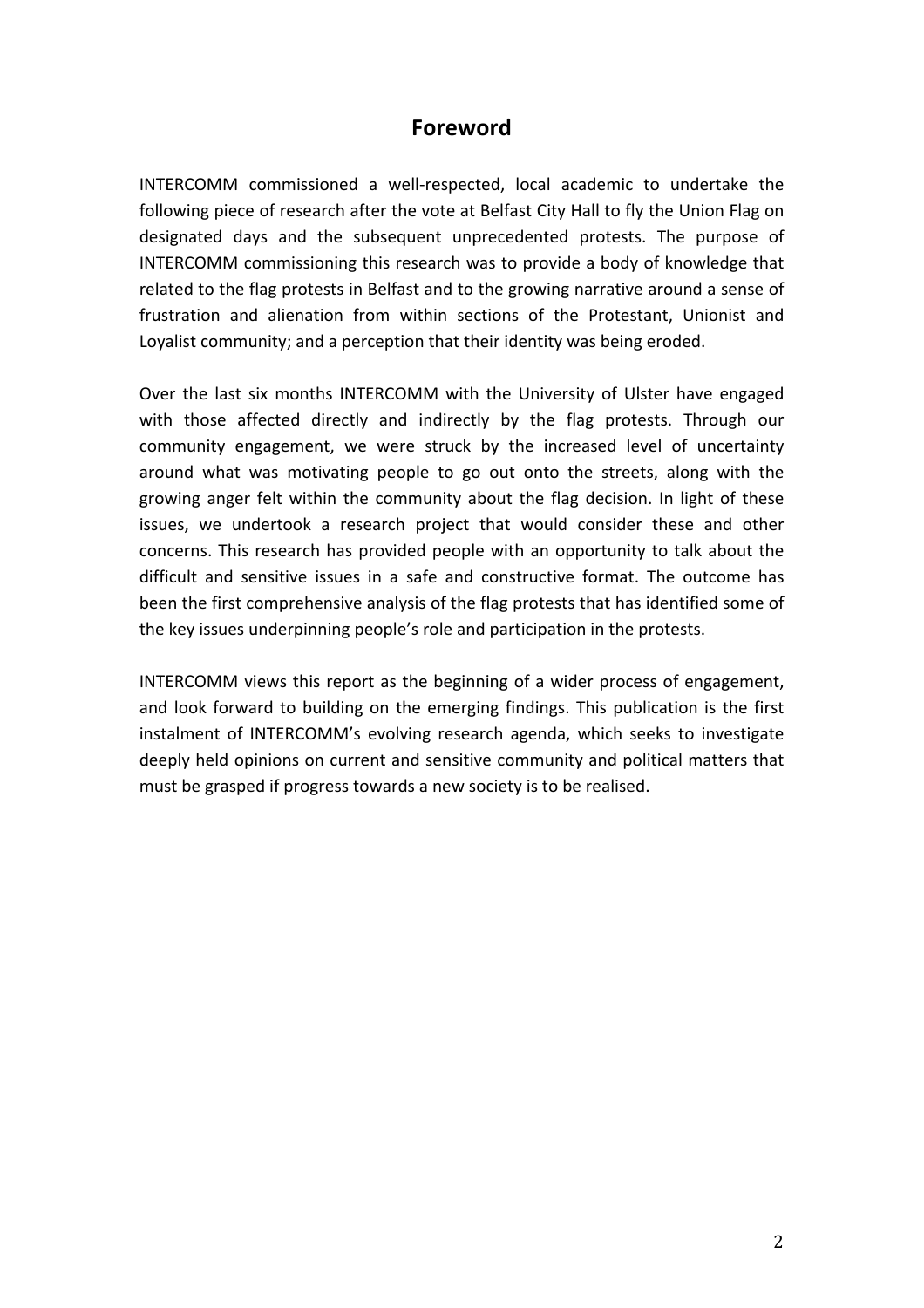# **Acknowledgements**

INTERCOMM would like to acknowledge all of the research participants who generously gave time to share their experiences and insights of the flag protests. We would also like to acknowledge the important support from our funding partners for the 2028 Peace Programme  $-$  the Atlantic Philanthropies (NI) and the Office of the First and Deputy First Minister.

INTERCOMM would like to acknowledge the efforts of our staff members Michael Atcheson and Winston Irvine who led on this research and without who's work this research would not have been possible.

And finally, INTERCOMM would like to thank Dr Jonny Byrne (University of Ulster) for all his efforts and endeavours in compiling this defining publication.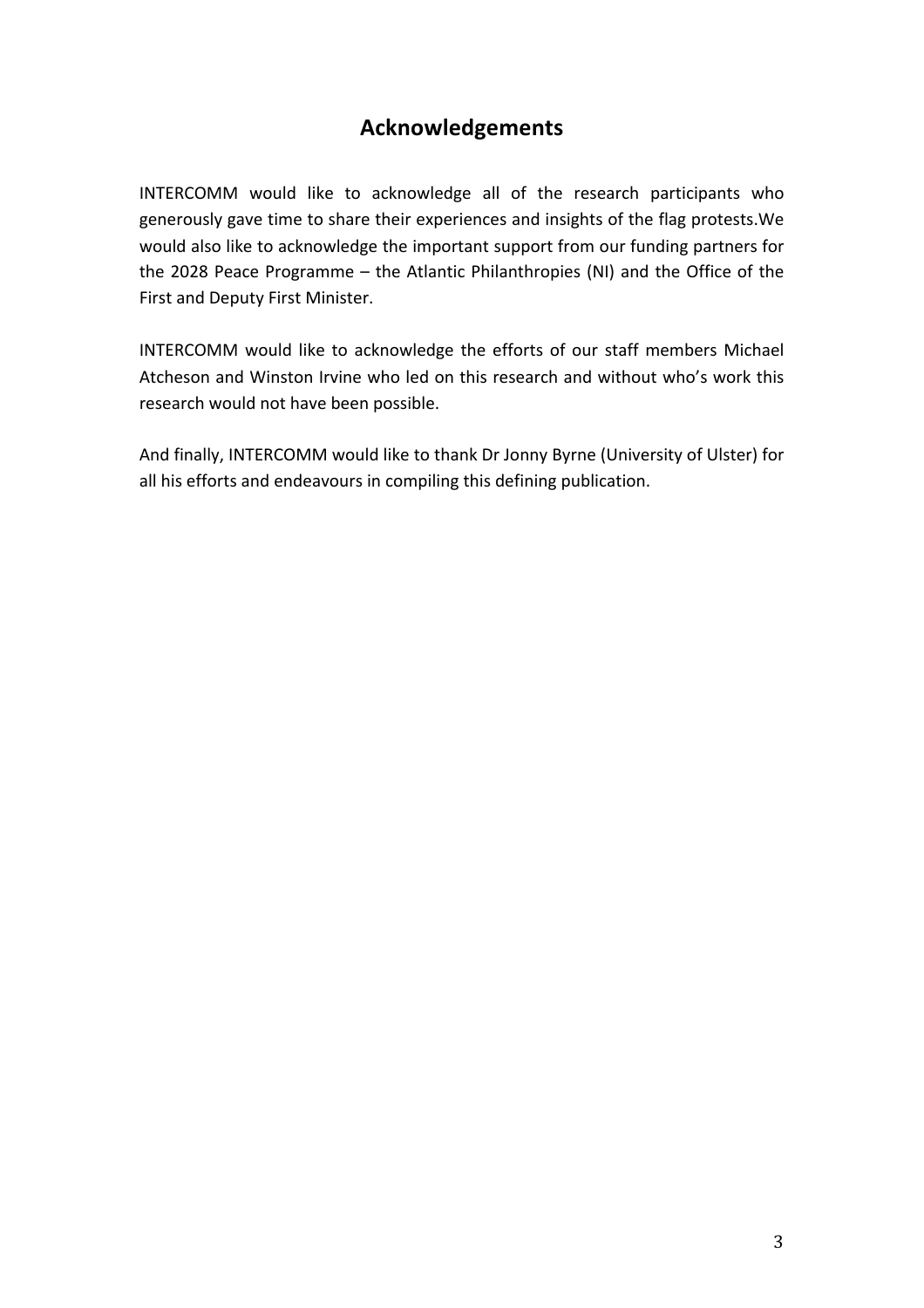# **Content**

| 1. Introduction              | 5  |
|------------------------------|----|
| 2. Women's experiences       | 8  |
| 3. The views of the Churches | 17 |
| 4. Young people's stories    | 25 |
| 5. The Policing perspective  | 29 |
| 6. Conclusion                | 34 |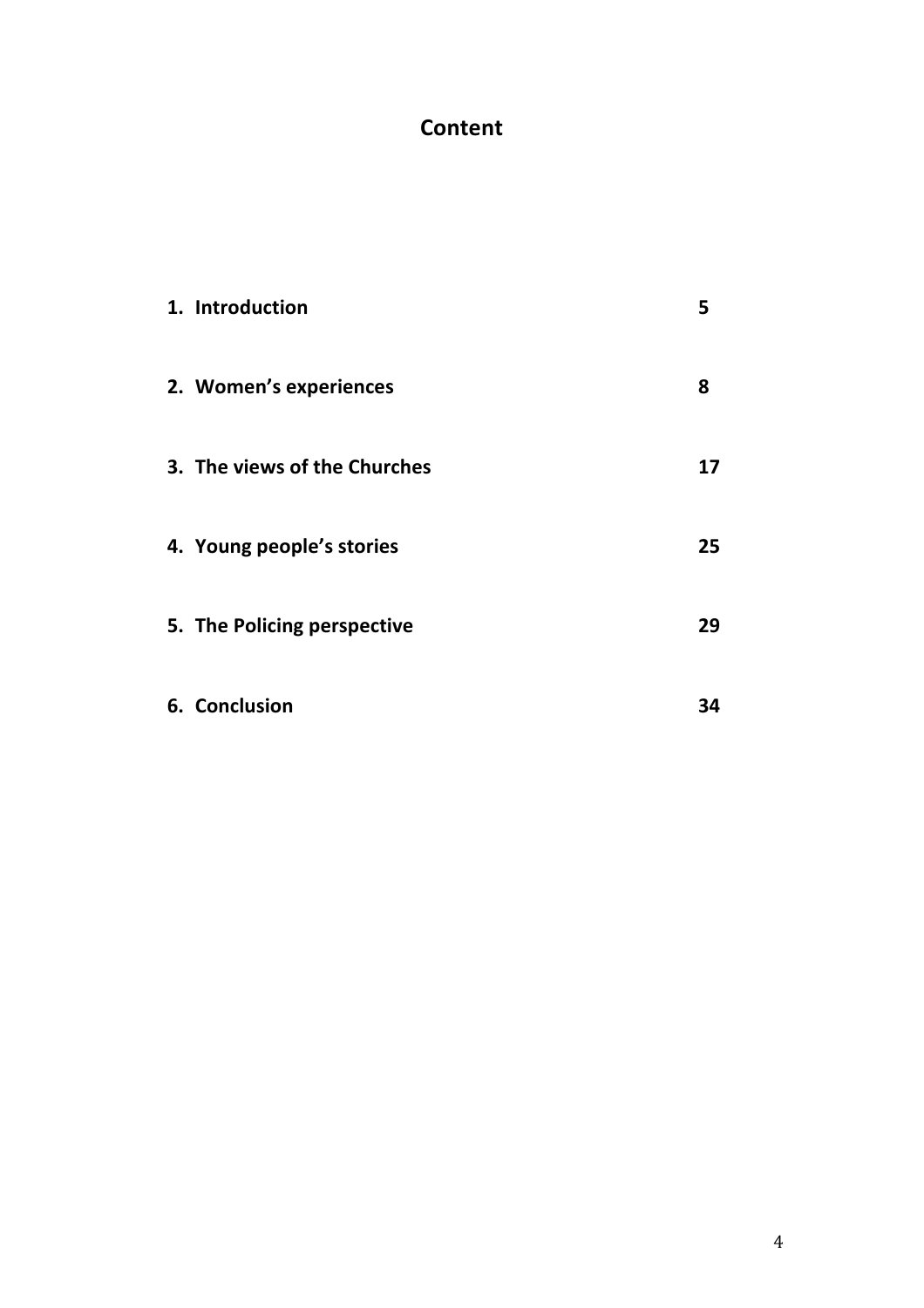## **1. Introduction**

On Monday 3<sup>rd</sup> December 2012, Belfast City Council voted to fly the Union Flag only on designated days; i.e. eighteen days each year. Nationalists and Republican's within the council had initially wanted to cease the flying of the Union Flag, but in the end voted on a compromise put forward by the Alliance Party that it would fly on the eighteen designated days. In the following days and weeks the city experienced public disorder, mass parades and protests, and travel disruption, all of which had huge financial and political costs. Initially, flag protests took place on a nightly basis outside Belfast City Hall. These were soon replaced by weekly protests on a Saturday at 1pm at the gates of City Hall, with the protestors coming from Protestant, Unionist and Loyalist communities. In addition to these protests, other people participated in white line pickets and blocked roads for short periods of time throughout other areas of Northern Ireland.

#### **1.1 The flag protests**

As we moved into the spring and summer of 2013, protests outside of Belfast city began to occur less frequently, while the numbers at the weekly protest outside City Hall diminished. In the immediate days and weeks after the change in the flag policy, events associated with the flags dispute could be characterised in the following ways: 

- 1. On a number of evenings there were co-ordinated street protests which often resulted in roads being blocked for a short period of time;
- 2. Peaceful protests involving large sections of the community;
- 3. The picketing of Alliance Party offices;
- 4. Attacks made against property associated with the Alliance Party;
- 5. Threats made against Alliance Party members;
- 6. Saturday marches to Belfast City Hall and subsequent protest;
- 7. Street disturbances and rioting between protestors and the PSNI;
- 8. Severe criticisms of the policing of the protests from the Nationalist community;
- 9. A deterioration in the relationship between Loyalists and the PSNI;
- 10. Confusion around what constituted peaceful and legal protests; and
- 11. Injured police officers and significant numbers of arrests.

In response to these incidents, the PSNI put in place a specific policing operation, referred to as 'Operation Dulcet'. This is investigating a range of offences including serious rioting; hijacking of vehicles; attacks on politician's offices; threats made against politicians; obstructive sitting; un-notified processions; and social media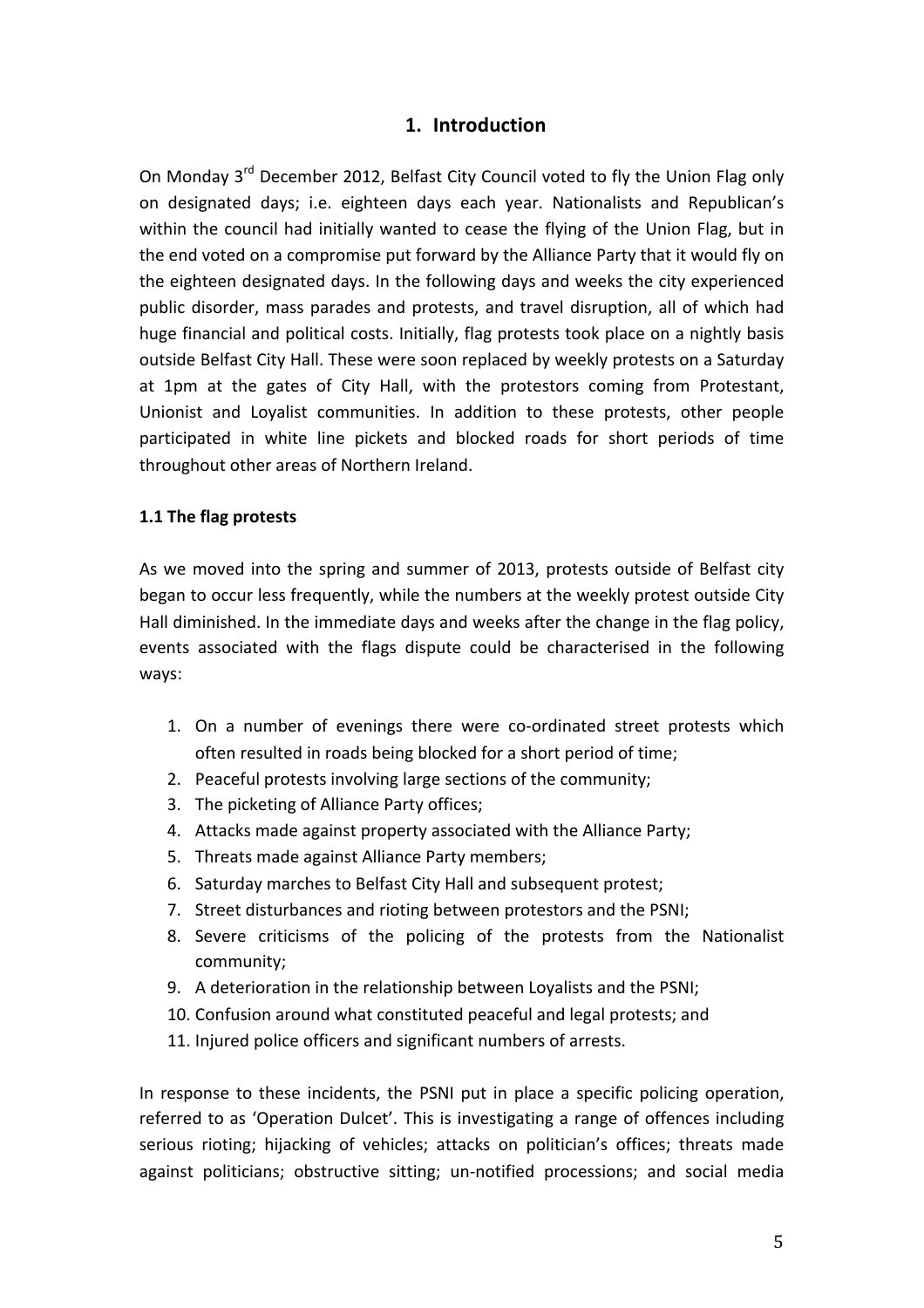offences. The Deputy Chief Constable (2013) recently said that over 520 people had been charged or reported for public order offences from the start of the flag protest in December last year and including this summer's parading season.

## **1.2 Research Rationale**

The purpose of the project was to conduct a small scoping study to ascertain the views, opinions and interpretations of those directly and indirectly effected by the flag protests. Although the media have reported the protestors anger at the decision on the Union Flag at Belfast City Hall, there is a new narrative emerging that suggests that this anger and fury is more connected to a strong sense of loss; disengagement with the political elite; and a view that Loyalist culture and sense of identity is being stripped away than the change in flag policy at the City Hall. Therefore, this research will seek to identify, explore and consider a number of areas:

- a. The rationale and justification employed by those protesting and a review of the underlying issues manifested within the protests;
- 2. The critical issues, dilemmas and debates resulting from the Belfast City Council decision to adopt a designated days policy in terms of the flying of the Union Flag; and
- 3. An understanding of the wider issues facing members of the Protestant, Unionist and Loyalist communities in terms of the peace and political processes.

### **1.3 Methodology**

The research involved two methodologies: focus groups and the observation of events such as parades and protests. INTERCOMM reached out to a number of community and voluntary groups in North Belfast to determine whether they would engage with the research. The following groups participated:

- Two focus groups with female flag protestors
- One focus group with representatives from the Churches
- One focus group with young people from the Loyalist community

The focus groups were guided by a series of informal questions based around themes focusing on the flag protests. These included:

• People's understanding and opinions around the Union Flag issue/dispute;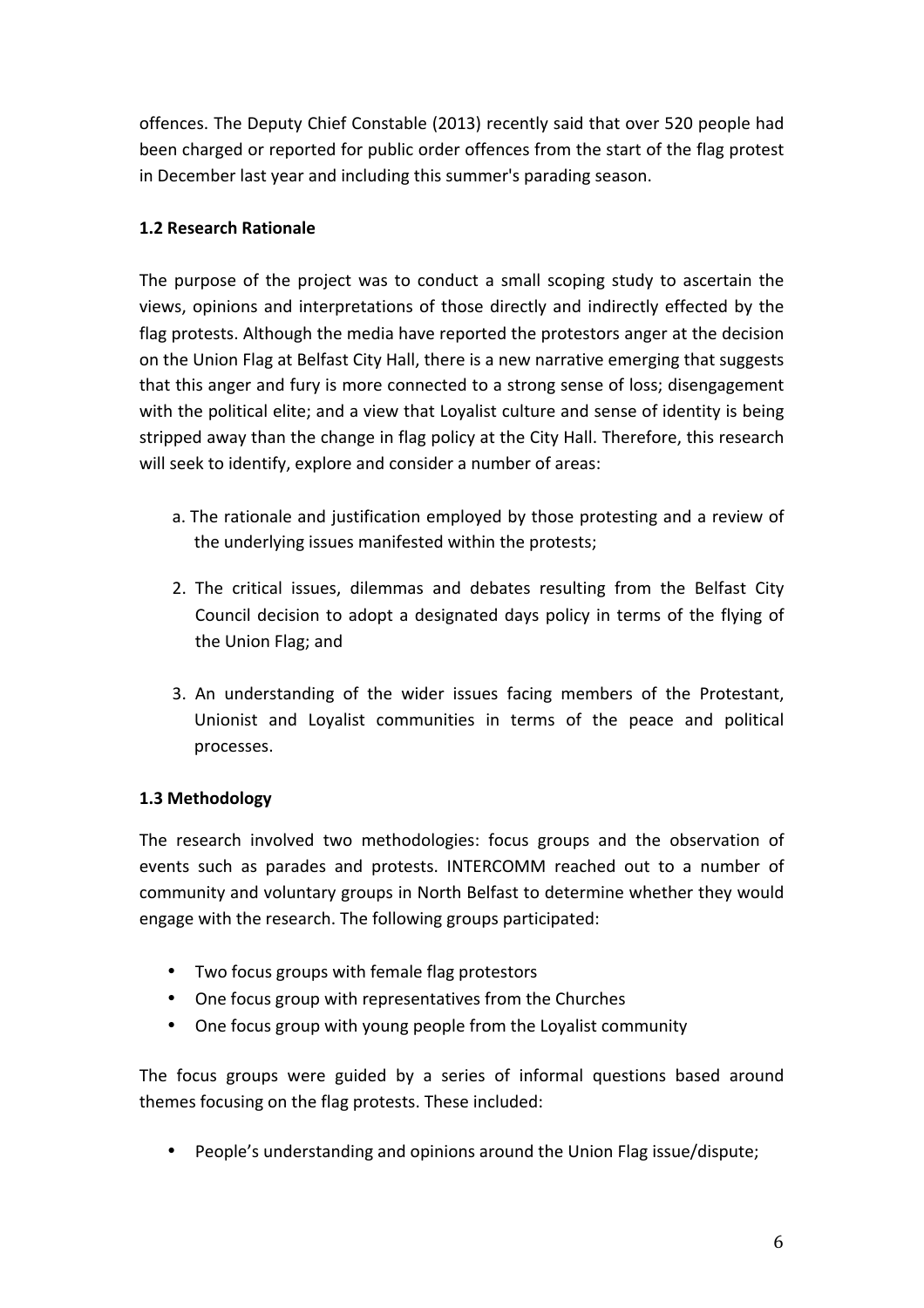- Whether the protests strengthened or weakened Loyalist identity and culture;
- Views of Nationalist and Republican politician's responses to the flag issue;
- Views of mainstream unionism's response to the flag issue;
- Views with regard to feelings of 'loss' within the loyalist/Unionist community;
- Positive aspects of Unionist and Loyalist culture;
- Views and understanding of the peace process; and
- Exploring the future and challenges to Loyalism and Unionism within Northern Ireland.

Upon the completion of the focus groups it became apparent that there were a number of issues directly related to the PSNI and the policing of the protests. Therefore, it was considered appropriate to conduct a further interview with the PSNI to ascertain their views, experiences and challenges around policing the flag protests. 

In addition to these focus groups, the study also involved the researcher attending over forty parades and protests at City Hall and beyond. The researcher observed the role of protestors and the police at these events and on numerous occasions spoke with protestors to ascertain their views of the protests. These observations assisted in the compiling of the report and provided alternative insights into the area of interest.

### **1.4 Research report**

The remainder of this report documents the main findings from the discussions through a series of themes. Initially, the views of the women focus groups are presented, followed by the Churches, young people and the PSNI. The report concludes with a critical interpretation of the flag protests, and considers the future for the protests, and Loyalism more generally. It is important to acknowledge from the outset that this is a small scoping study, but it does present a first hand account of those directly and indirectly effected by these protests. For the first time, we have an opportunity to consider the views and reflections of those directly involved in the protests, and explore the implications from their perspective.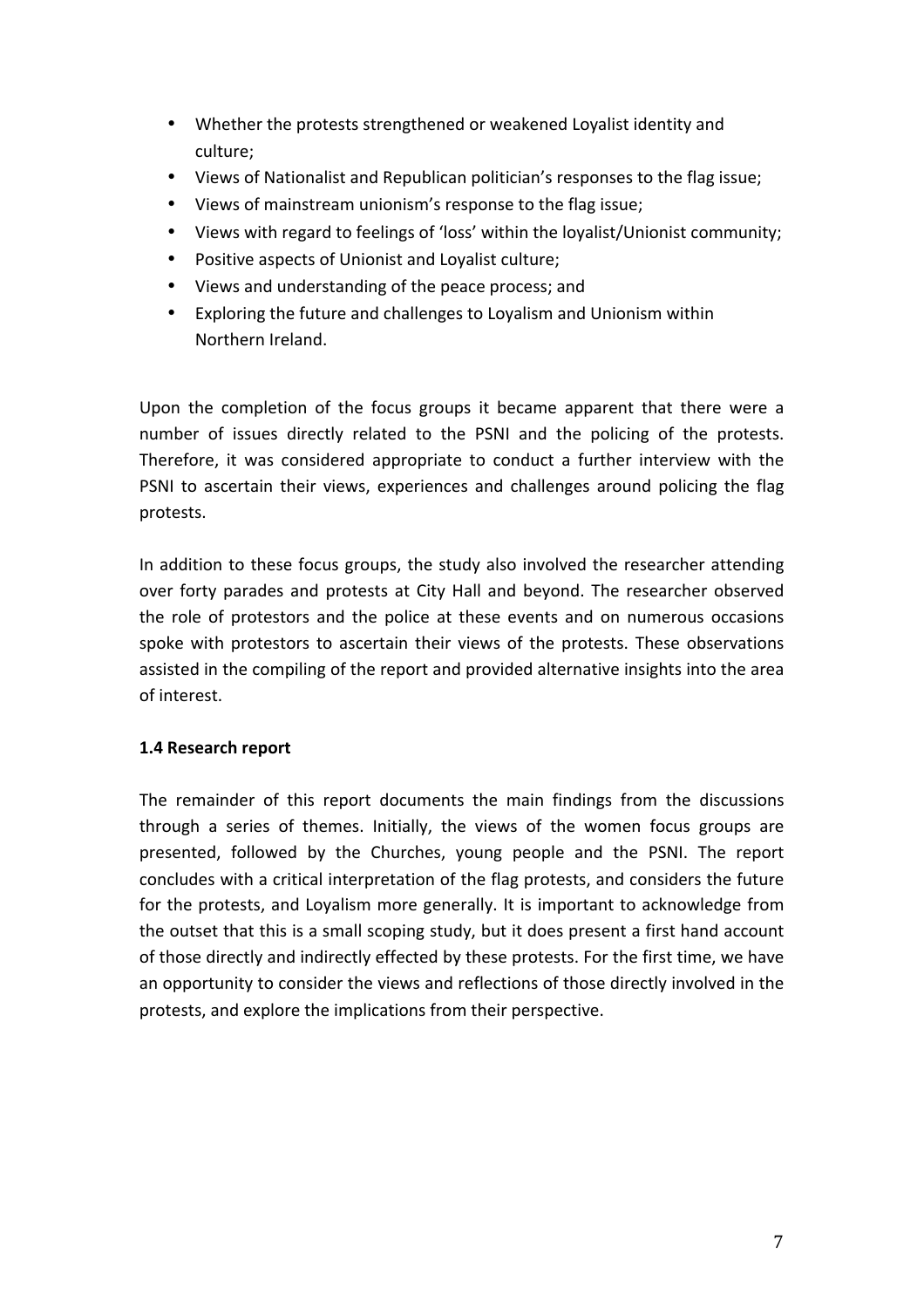# **2. Women's stories**

The following chapter outlines a number of key themes that emerged from several discussions with women that had been, and continue to participate in 'flag protests' in Belfast. They protest on a weekly basis at the gates of Belfast City Hall, as well as participate in white line pickets close to their homes. All of the women are from North Belfast. A number of discussions took place with the women while they participated in the protests, and also in community centres in their respective neighbourhoods. In addition to these discussions, the researcher also observed a number of public protests over the past ten months.

### **2.1 The Flag**

From the outset the participants were keen to stress that the protests were much more than an acknowledgement of 'anger' about the decision to remove the flag from City Hall. The protests were about telling those in power and wider society that the Protestant, Unionist and Loyalist people were not going to let their sense of identity, which they defined as 'Britishness', be airbrushed from the 'new' Northern Ireland: 

*These* protests are about us remembering who we are, and telling people that we will not forget how we achieved our place in this country…and we are not *going away until the flag is back in its rightful place* 

In essence, respondents identified the protests as an opportunity to highlight their Protestant tradition and articulate and acknowledge what they believed people historically fought for. For them, it was about the preservation of the rights of the Protestant people. As reflected by one respondent:

*If those people hundreds of years ago hadn't done what had to be done,* where would we be now. Likewise, we are not going to sit by and let others *trample on the memory our Protestant fathers and remove the flag they fought for*

Obviously there was a great deal of anger and frustration from participants in terms of the decision to change the flag flying policy at Belfast City Council. They maintained that Nationalists and Republicans wanted to eradicate all remnants of Protestantism from the city:

It is not about protecting our culture; it is more about people that don't want *you to have a culture*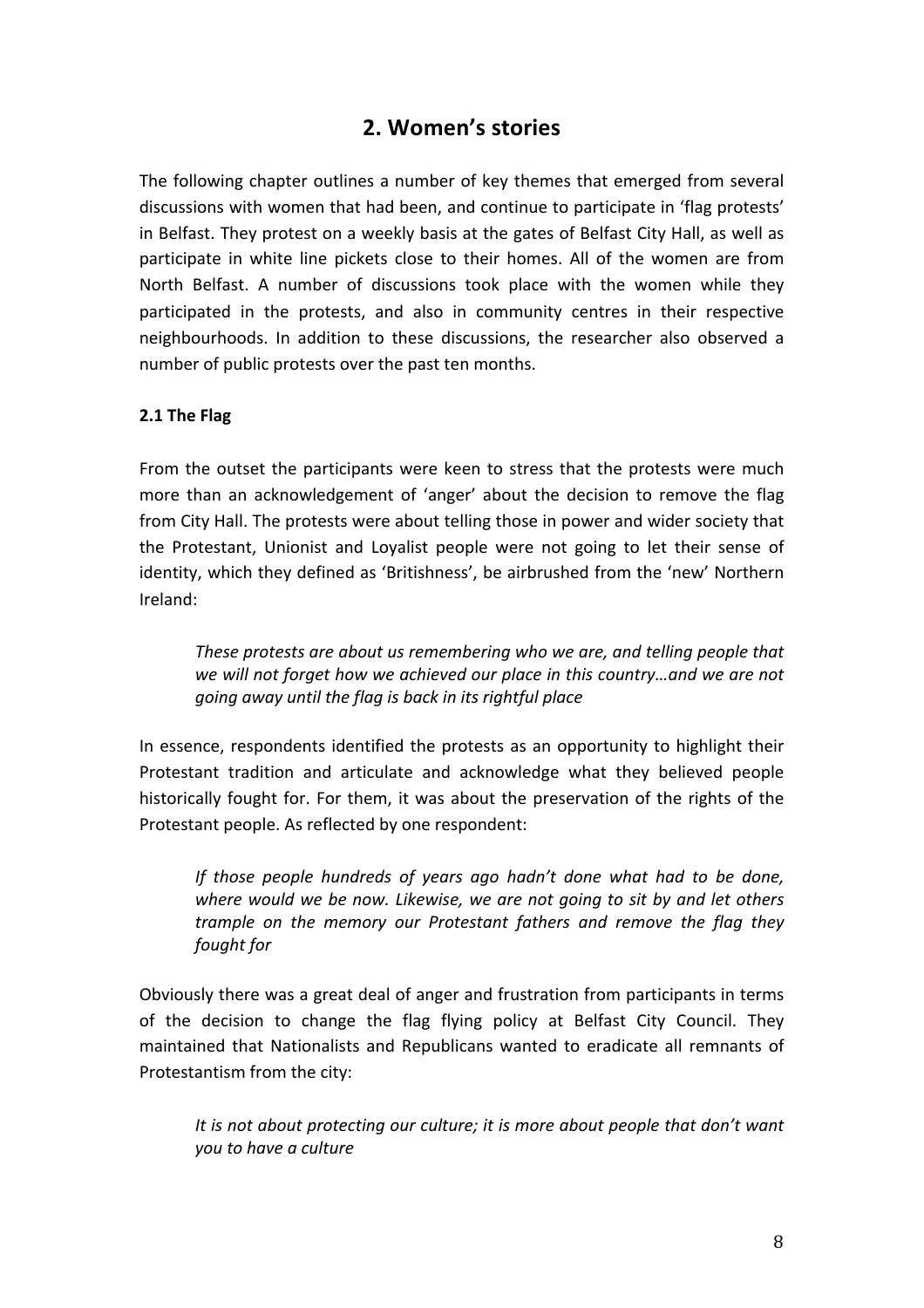When further probed on how the flag represented their culture, the participants indicated that the Union Flag made them feel proud, emotional and confident as a community. It also gave them a sense of security and allowed them to maintain the view that they had a place in the 'new' Northern Ireland. However, since the decision had been taken to 'remove it', they had begun to question their role and place in the society being reconfigured through devolution and power sharing:

*These protests are a response to the anger and fear that now exists within our communities. The removal of the flag is an illustration of where our society is going, a place that doesn't accommodate a Unionist tradition* 

The respondents were unequivocal in their position that the protests were legitimate and a perfectly rationale response to the change in the flag policy at Belfast City Hall. They had felt extremely 'let down' by their political representatives, and maintained that the protests facilitated them in raising public awareness of the issue. They also ensured that they felt that they were actively responding and making a positive difference to their community.

#### **2.2 Policing of protests**

The policing and management of the protest proved to be one of most contentious conversations with participants. Overall respondents were extremely negative of the policing of the flag protests. The general perspective from protestors was that the PSNI were 'heavy-handed, used excessive force and actually heighted tensions'. The first point mentioned by respondents centred on the perceived lack of consistency with the PSNI approach to the protests. The participants felt that in the first six weeks of the protests the PSNI had been accommodating and supportive of their attempts to exercise their right to peaceful protests:

## At the start you didn't really see the police, they managed the traffic and let *us get on with things*

However, the respondents noted that after a short period the type and style of policing changed significantly. They felt that the PSNI had become aggressive and antagonistic towards the protestors in light of Nationalist and Republican criticisms of the protests. This appeared to reinforce the view that there was an agenda to eradicate Unionist and Loyalist culture:

They took the flag down, and then they used the police to silence us...this was *all about getting rid of the Loyalists and what they represented*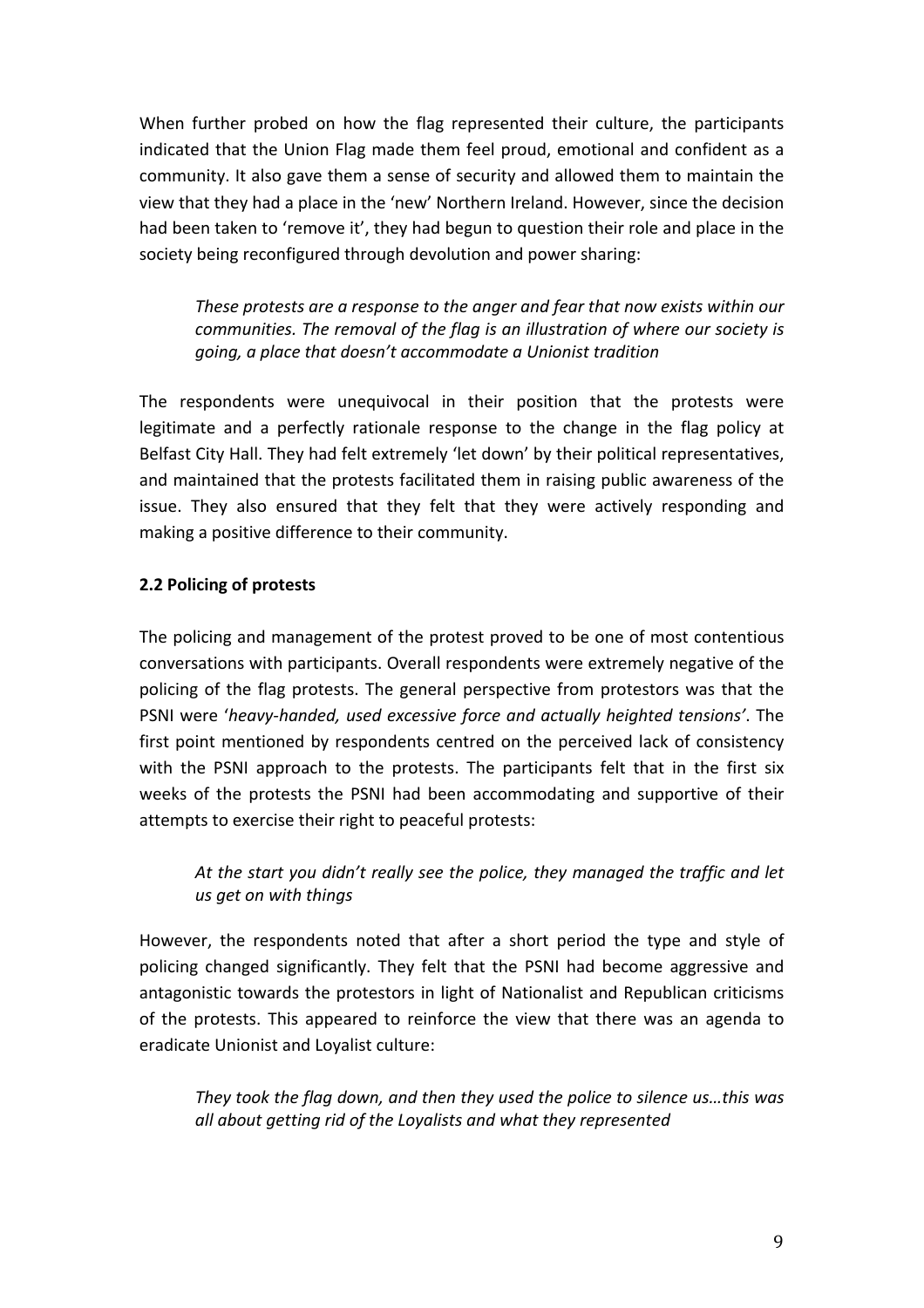The participants noted that when the police became more active and involved in the protests their attitude and approach dramatically changed. A number of protestors noted that the types of officers changed along with their appearance. They felt that after a few weeks a decision was taken to replace neighbourhood officers with officers more suitable for policing public order situations (i.e. Tactical Support Groups or TSGs). They noted a change in how these officers were dressed and their overall demeanour when interacting with protesters:

*One time we were talking with the neighbourhood police, and the TSGs came over and pushed us off the road and said, 'you don't listen to anyone but us'* 

Several respondents indicated that they had made initial enquiries about lodging complaints about police behaviour. Others recalled how they had tried to voice their concerns about the style of policing and attitude of specific officers with senior officers but had felt that their views had been ignored:

## When we went to complain and tried to take the number of different officers, *they just laughed in our faces*

Discussions also centred on how the policing of the protests had impacted on the relationship between the Unionist and Loyalist communities and the PSNI more generally. There was a general acceptance from all of the participants that meaningful engagement in some areas had become a rarity and that people had simply stopped working and talking with the PSNI:

*I* used to work with the police, you know got involved in different programmes and helped were I could...see now, I wouldn't give them the time of day

There was a great deal of anger and resentment shown by the respondents towards the PSNI. There were two central areas of concern. The first area of concern was attributed to the perceived notion that they were overly zealous and aggressive, abusive, and viewed as policing Loyalists differently to Republicans. The second explanation centred on respondent's perceived loss of identity and connection with policing institutions, which came to the fore during the flag protests. Many had strong affiliations with the police, but now felt 'let down' by the current service and perceived them as being complicit with those responsible for taking the Union Flag down from Belfast City hall.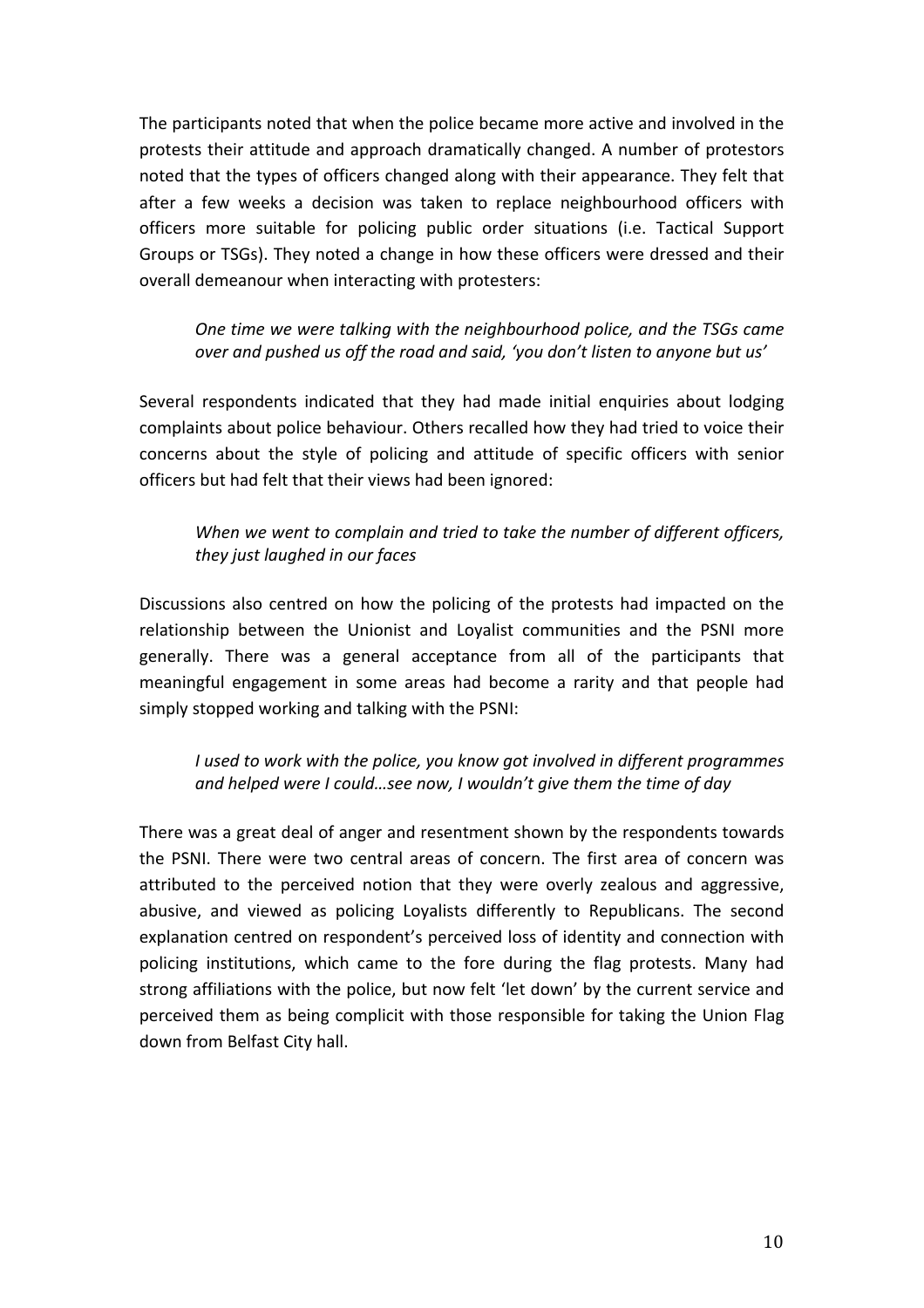### **2.3 Sense of loss**

It was clear from participants that there was a 'strong sense of loss' in terms of the removal of the Union Flag. Respondents acknowledged that it was often difficult to articulate this loss. Indeed, as they found it more difficult to explain to the media and wider civil society the deep hurt that they felt, the more frustrated they became. When asked why it was so challenging to express this sense of loss, respondents noted the following:

- a. A biased media who consistently focused on the negative and failed to report on the 'hurt' felt within Protestant, Unionist and Loyalist communities;
- b. The disconnect between the public and the political classes which meant that their voices were not being heard in local government or the NI Assembly; and
- c. A Republican propaganda campaign, which portrayed the flag protestors as nothing more than unemployed sectarian idiots that could not read or write.

The respondent's saw the protests as their only method of expressing their hurt and disbelief with the removal of the flag, although they also acknowledged that it was often difficult to transfer this behaviour into words:

*People just see us standing there in the rain and think we are bigots, but all we are doing is trying to tell people how much that decision means to us...It's* really hard trying to explain the hurt, anger and isolation that we feel

Although the change in flag policy was the catalyst for the street protests and large numbers of Unionist and Loyalists taking to the streets, it was not the only frustration held by the protestors. According to participants there had been a number of events over the last decade, which from their perspective highlighted the unbalanced peace and political processes:

For the last ten years it's been about Republicanism...change the police, stop the parades, tell us where we can play music...what's going to be next?

Furthermore, respondents felt that over the last decade it was becoming more difficult to express their identity, celebrate their culture, and acknowledge their past. They talked about a Republican veto towards notions of commemoration, and a view that the 'new' Northern Ireland was a place that excluded ideals of Unionism and Loyalism. It was a challenge to convey how this loss is effecting the Loyalist community. They maintained that the equality agenda was in fact a Republican agenda and that the last decade had seen a steady striping away of everything that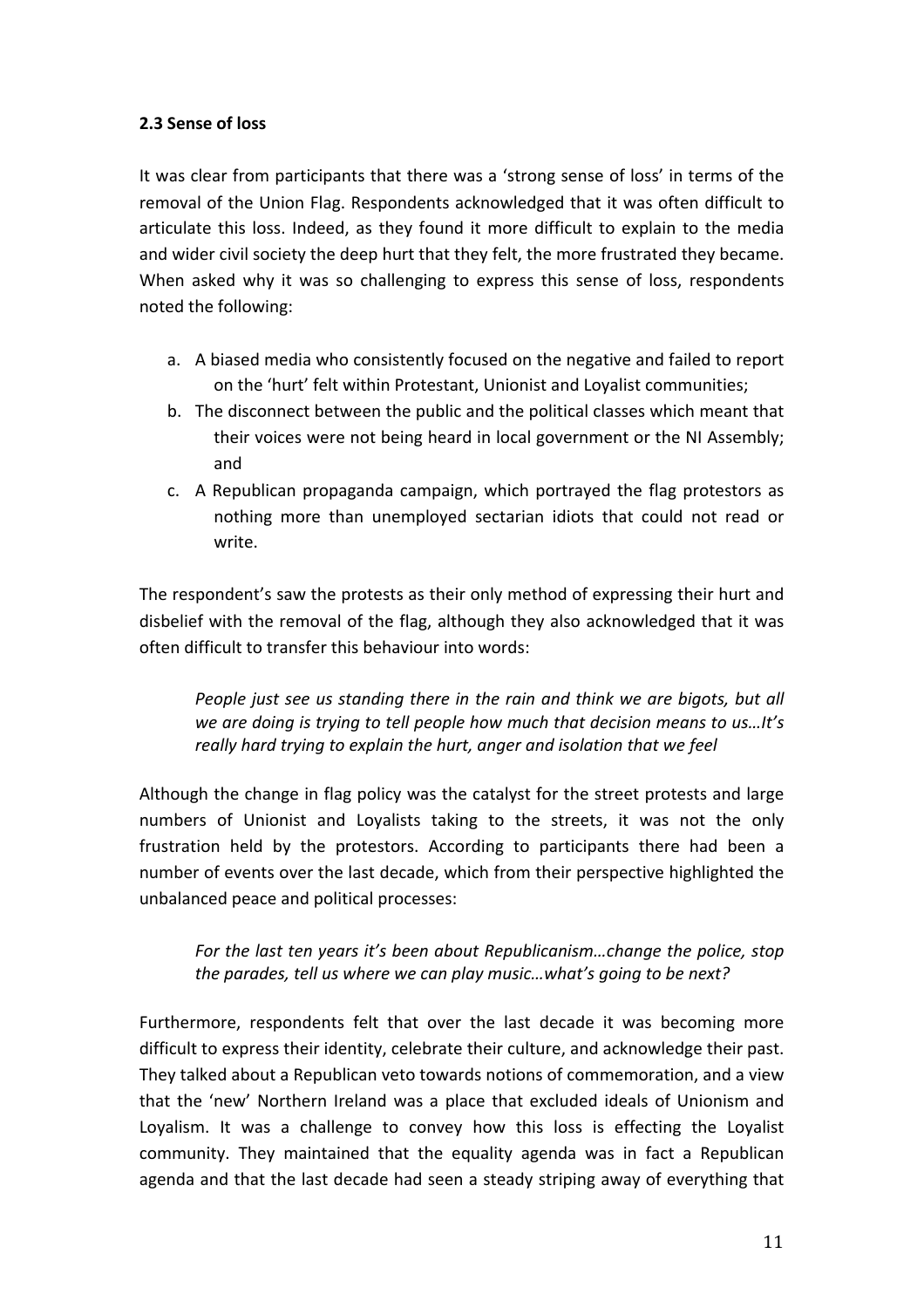was important to their community: 'they pick, pick, pick and pick away at our culture *until all we are left with is scraps'.* 

The protests were essentially a public rallying call from Loyalism, maintaining that they would no longer standby while they perceived that their culture and identity was being stripped away. Although the protests were focused on the removal of the flag, they were about so much more, with those participating maintaining that they were fighting for their very existence as a community. As one respondent noted:

We are supposed to be the next generation, we have come through the *Troubles and we are meant to be heading in a new direction...there is only one direction, and that's under the Tricolour* 

For respondents the idea of parity of esteem was simply a myth being peddled by Sinn Féin, and an opportunity for them to pursue a Republican agenda which was more about reducing and ultimately eradicating any sense of Loyalism and Unionism.

### **2.4** Where are the men?

In an interesting development, several of the female participants were openly critical of men within their communities for not doing more to support them during the protests. A number of respondents recalled how the white line protests in their neighbourhoods involved mostly women and that local men had refused to participate. As one participant noted, 'women are more passionate... they are more *committed to the protests'*. Several went further and concluded:

Some women have felt let down by the men in their community. They have *stood* on the line, taking abuse from the other community and the police, and the men just hover in the background

The participants noted that in the past men would have been more supportive, and active in terms of responding to perceived injustices within the community. However, since the protests began in early December it had been obvious to the respondents that the impetus for action had come from women in the community:

It's been the women from the start. They have organised the protests and stood in the street in the rain and snow and kept this issue alive. The men *have been absent. Maybe it's not 'macho' enough for them*

Although there was a degree of frustration with the lack of male support for the protests the respondents acknowledged that the women were more than capable of continuing with their campaign in the form of the flag protests.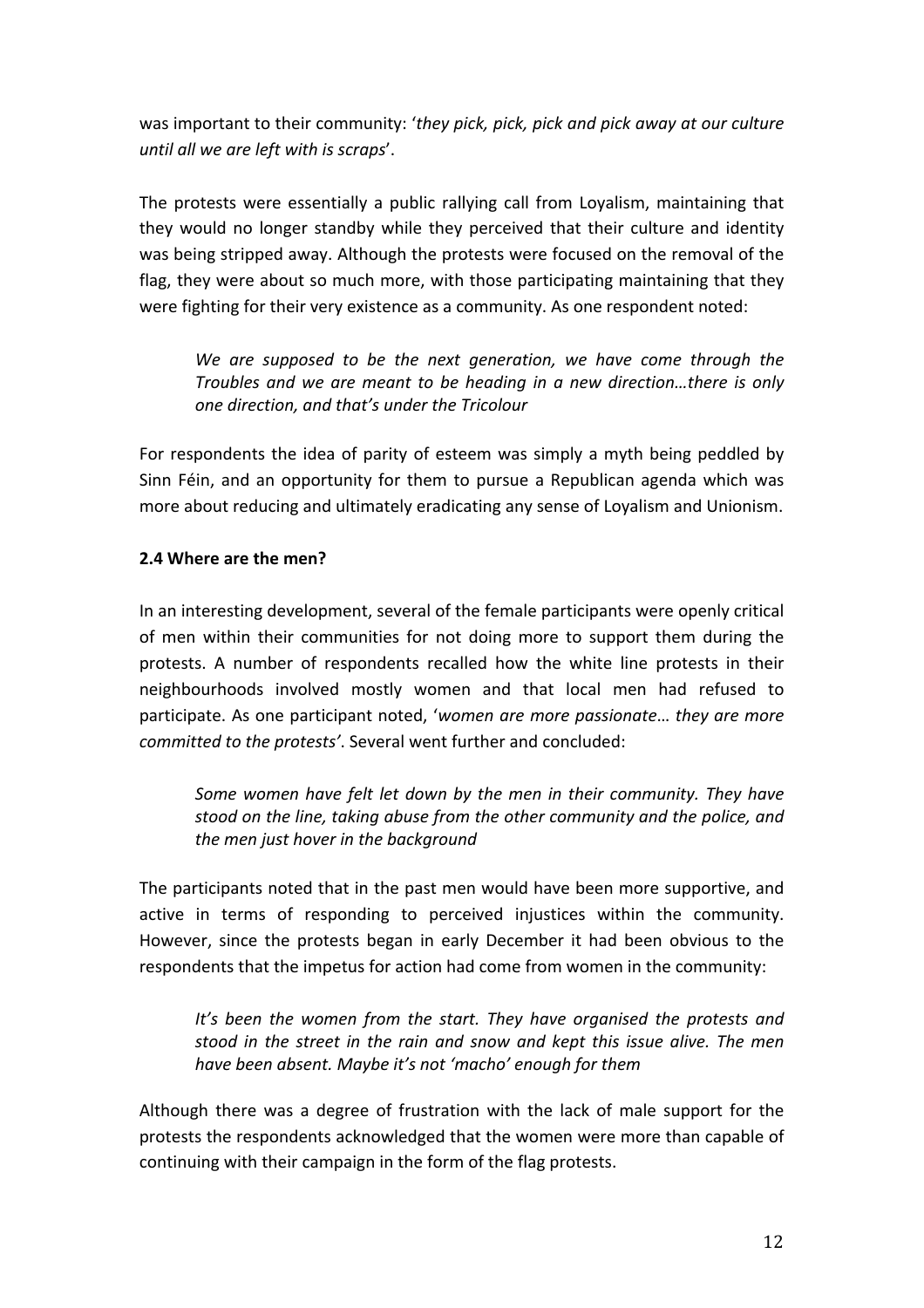### **2.5 The personal impact**

Conversations soon shifted to consider the personal implications of participating in the flag protests. The respondents discussed at length the challenges they had faced along with affects on their families and friends. A number of general themes emerged which have been outlined below:

- a. *Vilified* Several of the participants were extremely critical of the clergy, sections of the media, and some Unionist politicians in relation to their views of the flag protestors. There was a sense that these groups were quick to criticise them and demonise their actions and behaviours;
- b. *Criminalised* It was noted from respondents that large numbers of people had took the decision to abandon the protests for fear of getting a criminal record. There was confusion as to what was legal and illegal behaviour around protesting, and many felt that the increased police presence at protests would result in more people facing arrest and prosecution;
- c. *Risk to employment* According to the majority of participants there were a number of reported incidents in which flag protestors had been identified through the media by their employers and had subsequently received subtle criticism for their participation in the protests. This had made some fearful of losing their job;
- d. *Increased pessimism* There was a general consensus from respondents that they had become even more apathetic and despondent about the position and place of Unionism and Loyalism in the new 'Northern Ireland'; and
- e. Loss of confidence As the protests had continued through the year and civil society and the political institutions became more critical of the protestors, they began to 'lose faith' in the PSNI, politicians and the direction of the peace and political processes.

One respondent whose son was serving with the British Army in Afghanistan captured these effects most concisely by concluding that six months into the protests she felt that they had:

*Stripped away my dignity, first by taking the flag down, and then the way they treated me for protesting against it*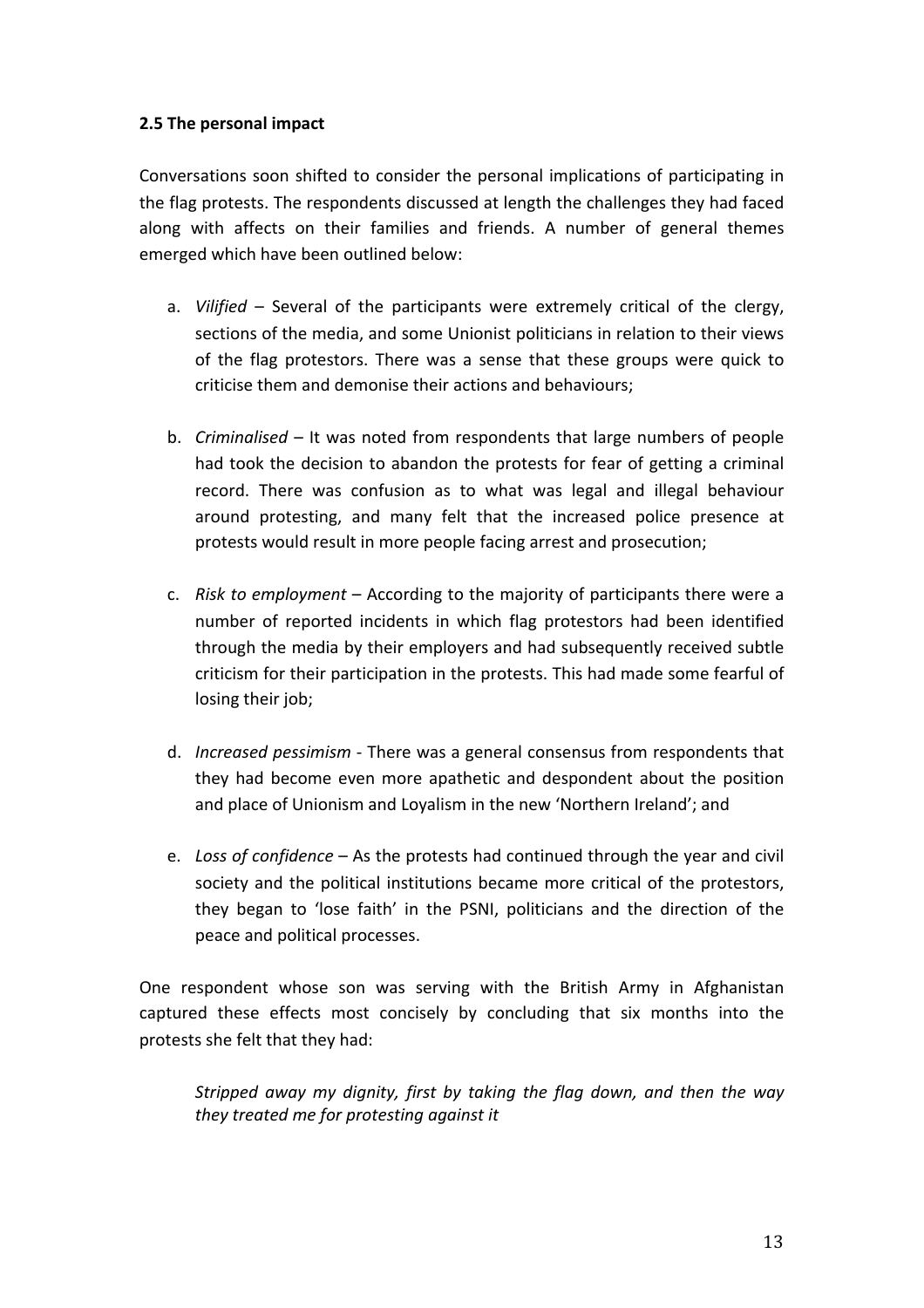When asked if there were any positives that could be derived from their participation in the protests, the respondents all agreed that it had increased community bonds and created a sense of camaraderie within the protestors.

### **2.6 Violence**

Discussions centred on the relationship (if any) between the flag protests and violence. According to several respondents 'violence is often a reaction from the *'other' community to the commemoration of our culture and identity*'. They acknowledged that the violence at City Hall on the night the decision was taken to change the flag flying policy was unacceptable and had to be condemned. It was also noted that violence simply deflected from the underlying issues and often meant that the message around Loyalist and Unionist 'sense of loss' was ignored:

The media just pick up on the violence and we lose the opportunity to *highlight our issues...the media prefer when there is trouble* 

Apart from the initial violence in the days after the decision had been taken to remove the flag, the respondents felt that the protests had been well organised and peaceful. They believed that there was a tendency for the media to portray the protests in a negative light and demonise those participating in them and focus on any minor incidents of violence as opposed to the majority that were peaceful.

## **2.7 Relationships**

The participants were asked about their relationships with local politicians and whether they felt supported by them during the protests. In terms of the relationship between the community and the political elite the view from respondents was one of anger, frustration and apathy. The general impression was that there was no meaningful relationship and/or attachment between working class Loyalists and Unionist politicians, and this had been further exacerbated since the protests began. Furthermore, they drew comparisons between their lack of representation and connection to Unionist politicians and the perceived high levels of engagement between Nationalist/Republican residents and their local politicians. As one respondent noted:

They don't come out and support us, yet Sinn Féin stand with local residents and push for their demands in the Council or Assembly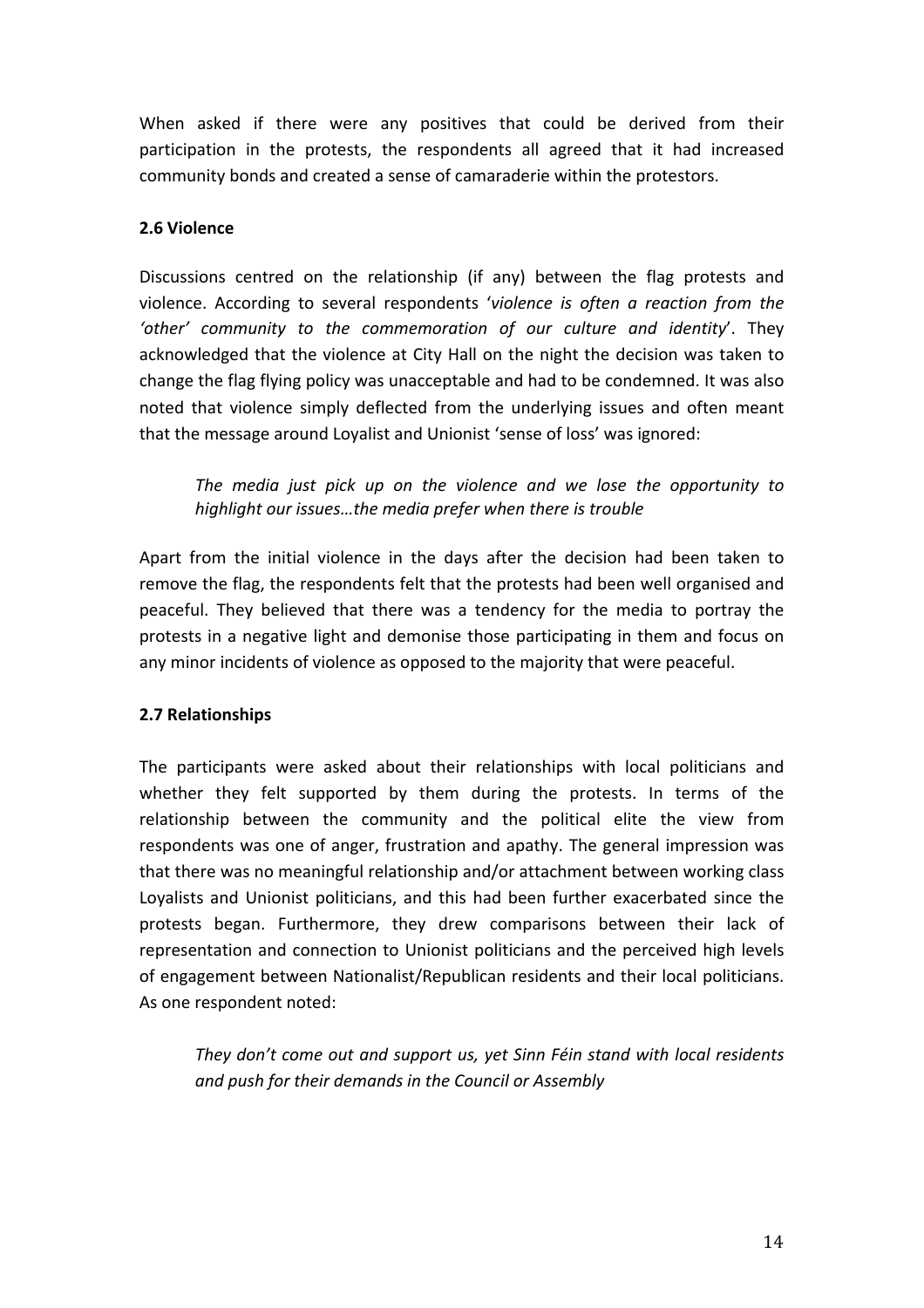Another view was that individual politicians were afraid of becoming embroiled in the issues because of the implications for their parties in the devolved administrations: 

They can come and stand at the protests and criticise Sinn Féin, but the next day they are doing deals with them and sharing power...that's just *hypocritical* 

However, there were some participants that maintained that their Unionist politicians had been consistent in regards to their attendance at the beginning of the protests. These were usually local councillors and not MLAs or MPs. Although, it was also noted, that as the months progressed the amount of visible political support diminished. 

There was also a suggestion from participants that relationships and levels of engagement with the Nationalist and Republican community had suffered since the beginning of the protests. Several of them had been involved in 'cross community' programmes prior to these events, and had established strong links with their Nationalist neighbours. However, since the protests had begun, they had ceased to meet, and were reluctant to commit to similar programmes. They felt frustrated with the lack of understanding from their neighbours and maintained a 'shared future' was more about promoting a Republican identity at the expense of Loyalist culture:

The *idea* of a shared future is one, which doesn't include Unionists and Loyalists. It is more about protecting their (Republican) identity and one that will only see us (Loyalists) continue to lose out

Participants felt that 'cross community' work and programmes aimed at building relationships across communities were meaningless and without merit. This was emphasised in relation to the view that Nationalists and Republicans were not willing to both recognise and acknowledge the Unionist history, identity and culture in the so-called 'new' Northern Ireland.

### **2.8 Summary**

This brief analysis has considered the views of female flag protestors, many of who have been attending daily and weekly protests since the beginning of December. The discussions have revealed the sense of isolation, abandonment and anger that exists within this constituency. Interestingly, several respondents maintained that the continuation of the protests would increasingly galvanise their community. As one respondent noted: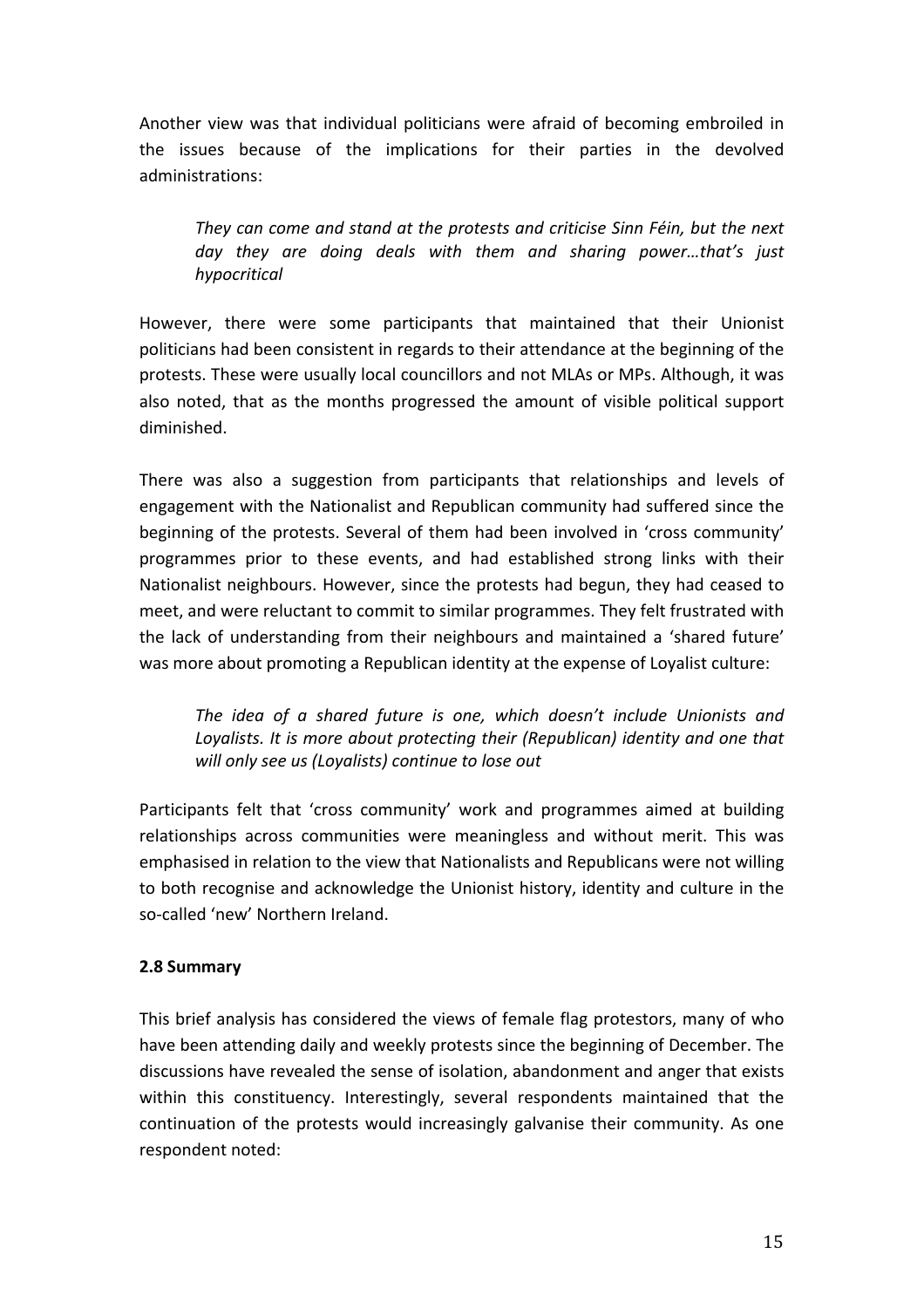*If* Sinn Féin think that this will break us and kill off our sense of culture then *they are wrong. In fact it is going to have the opposite effect.* 

The respondents were adamant that the immediate future would be bleak and that 'we are going to have to fight for it'. Furthermore, there was criticism of the government's insistence on pursuing a 'shared future' agenda when they felt that in practice, shared space was dominated by a Nationalist/Republican position. As several participants noted, 'shared space should be shared equally', yet there was no consideration of Loyalism and what its place should be in the 'new' Northern Ireland.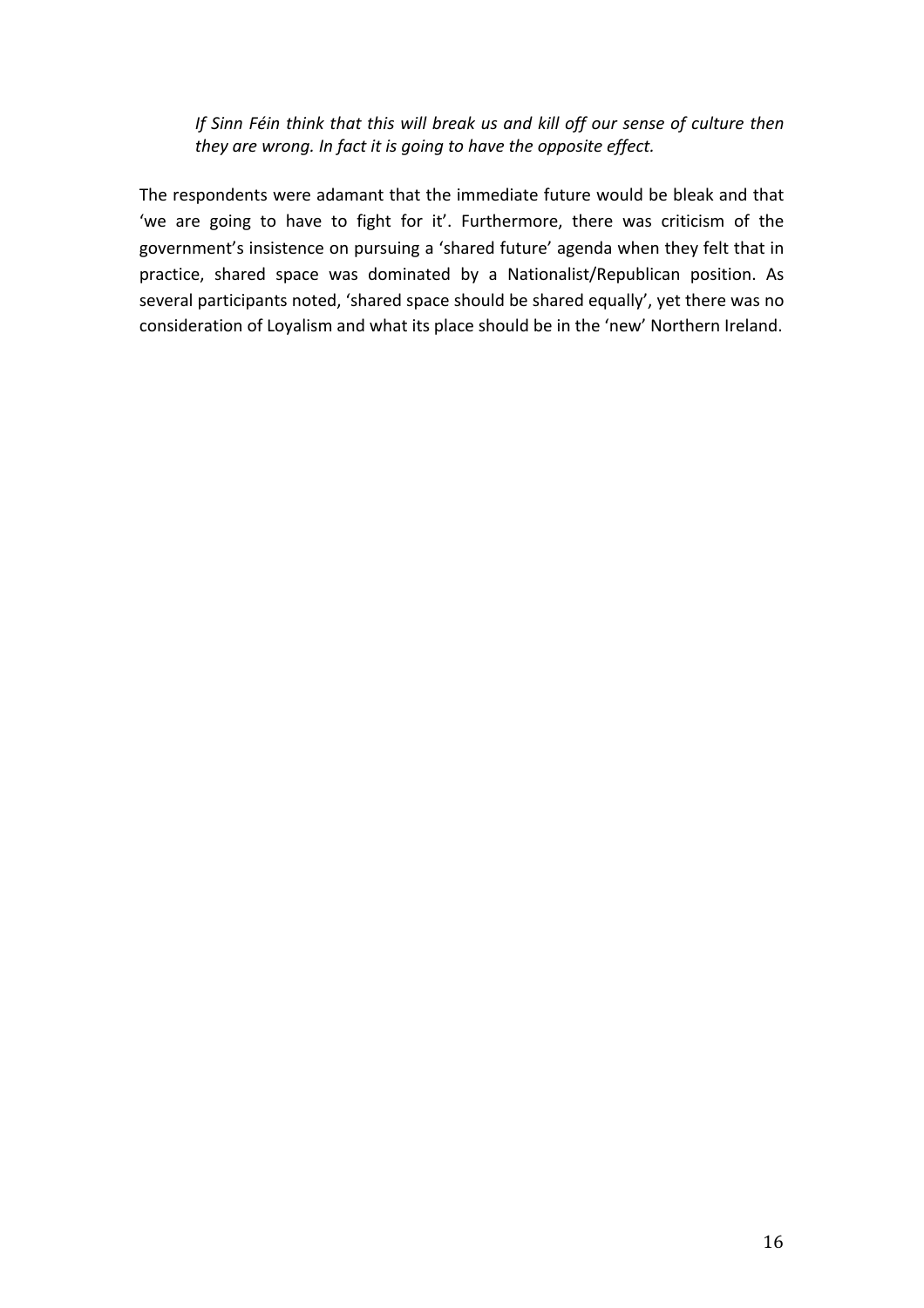## **3. The Churches**

In addition to the flag protestors, it was felt that it was both important and necessary to ascertain the views and experiences of the clergy and those associated with the Churches in Belfast. Discussions took place with twelve individuals from various backgrounds from across the city on topics that included: their understanding of the flag protests; the challenges around articulating the reported 'sense of loss'; and the impact on local relationships and the role of the political institutions. The following sections draw on the conversations through the presentation of emerging themes.

#### **3.1 Understanding the issue**

The initial conversations centred on the respondents' views and interpretations of the flag protests. From the outset, the majority indicated that the public framed the protests in a number of different ways. According to some participants the protests were seen as a rational response to the change in flag policy from a section of the community that felt vulnerable, alienated, and left behind. The narrative being that over the last decade the Loyalist community had grown particularly apathetic to the peace and political processes. They had felt detached and ignored and viewed the flag decision as evidence of their diminishing place in the society:

Like it or not there are people out there who feel no ownership of the *transformation process, and the issue of the flag was the straw that broke the camel's back*

Therefore, the protests were simply a manifestation of underlying anger, with the flags decision simply proving to be the catalyst for community action. The question of whether the current flag protests were a real manifestation of a particular form of disempowerment, or was the 'sense of loss' that protests talked about actually imagined, was posed to the rest of the participants. There were those that maintained that the protests were being orchestrated by criminal elements and were simply individuals engaging in anti-social and reckless behaviour under the guise of some of form of patriotism:

These protests aren't about culture and *identity...they* are small groups of *people that enjoy having an identity and causing mayhem*

There was agreement that the protests and protesters were viewed very differently across society. For some the protests were about the flag, while for others the protests were the visible outputs of a community's anger at the trajectory of the peace and political processes.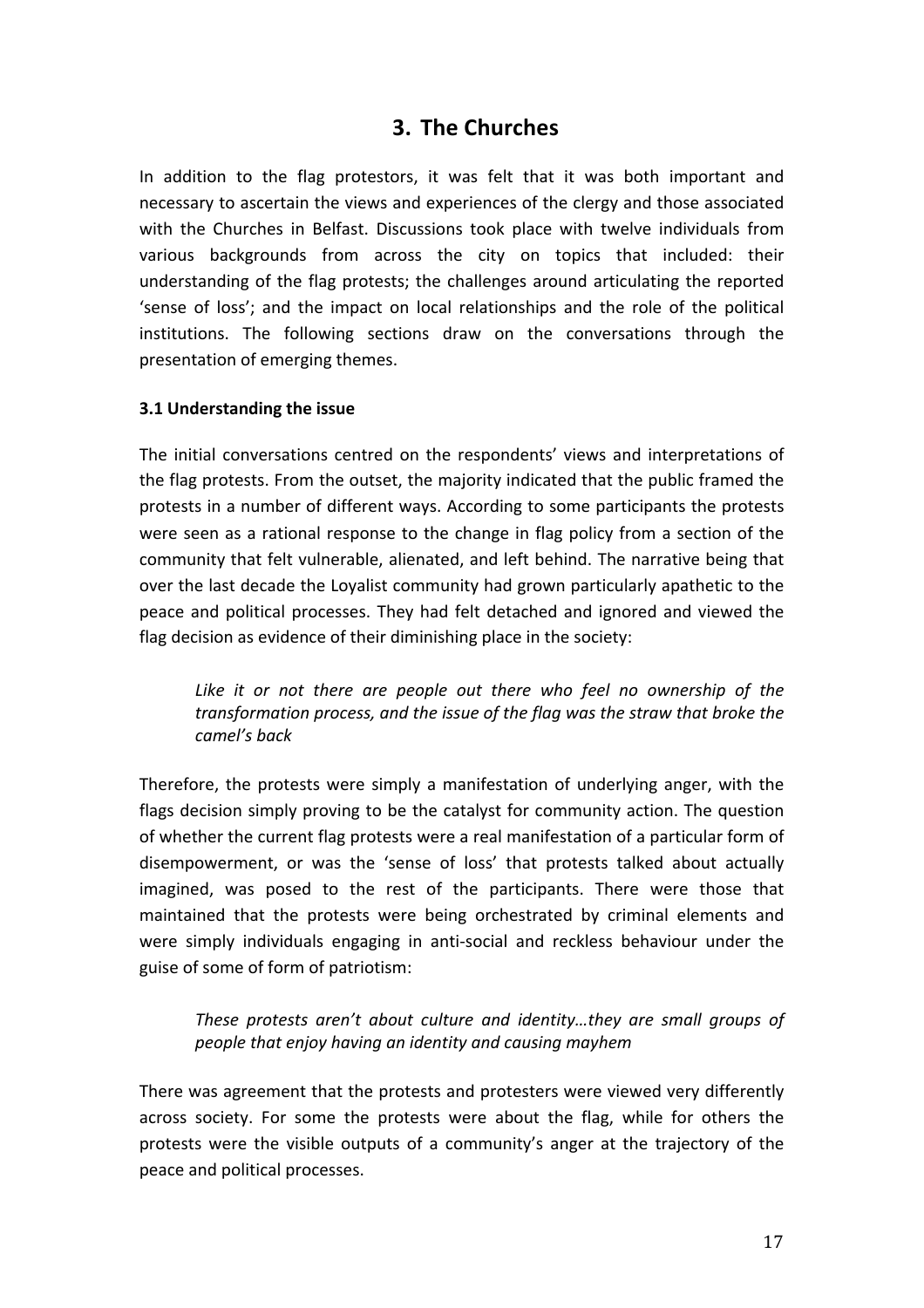It was also interesting to note that there was disagreement from respondents as to what extent there was support for the protests beyond the constituency of the protestors. According to one respondent:

*These are not just a bunch of crazy people trying to cause disruption and just* don't realise the conflict is over...there are a lot of people from the Unionist *community* that agree with these protests but might not shout it from the *roof tops.*

However, others felt that the protests only became an issue for wider society when they personally effected people, i.e. through traffic disruptions. Generally, it was felt that the wider public were ambivalent to issues surrounding the protests and chose not to understand the protestors' reasons for participating in white line pickets and protests every Saturday at 1pm at Belfast City Hall.

### **3.2 The 'sense of loss'**

The respondents were asked to consider what the protestors meant by the term 'sense of loss' in relation to the change in the flag policy. There was agreement that the protestors had found it challenging to articulate what this meant or convey their anger and frustrations to the wider public. When asked to expand on this point, respondents noted what they felt the 'sense of loss' was about:

These people feel that their identity and what they represent is being stripped *away, piece by piece, and they can do absolutely nothing about it*

Essentially, the protests were people's opportunity to reflect the anger, hurt and pain that was being felt in terms of their view that their existence was being undermined by a Republican agenda. There was recognition that many of the protesters had difficulty in conveying what the 'sense of loss' entailed and had grown frustrated at the media's portrayal of the protestors:

## *Speaking to some there is the real perception that they are being left behind, and the media are ignoring their arguments*

It was also felt from several respondents that the protestor's sense of loss should be viewed within the wider analysis of the peace and political processes. For many, there had never been a peace dividend, in terms of practical and tangible outputs, which could be attributed to the ending of the conflict. The argument was that Loyalist working class communities had not benefitted from the peace and political processes in terms of environmental regeneration, increased employment, and health and social wellbeing. The flag protests were simply a disenfranchised section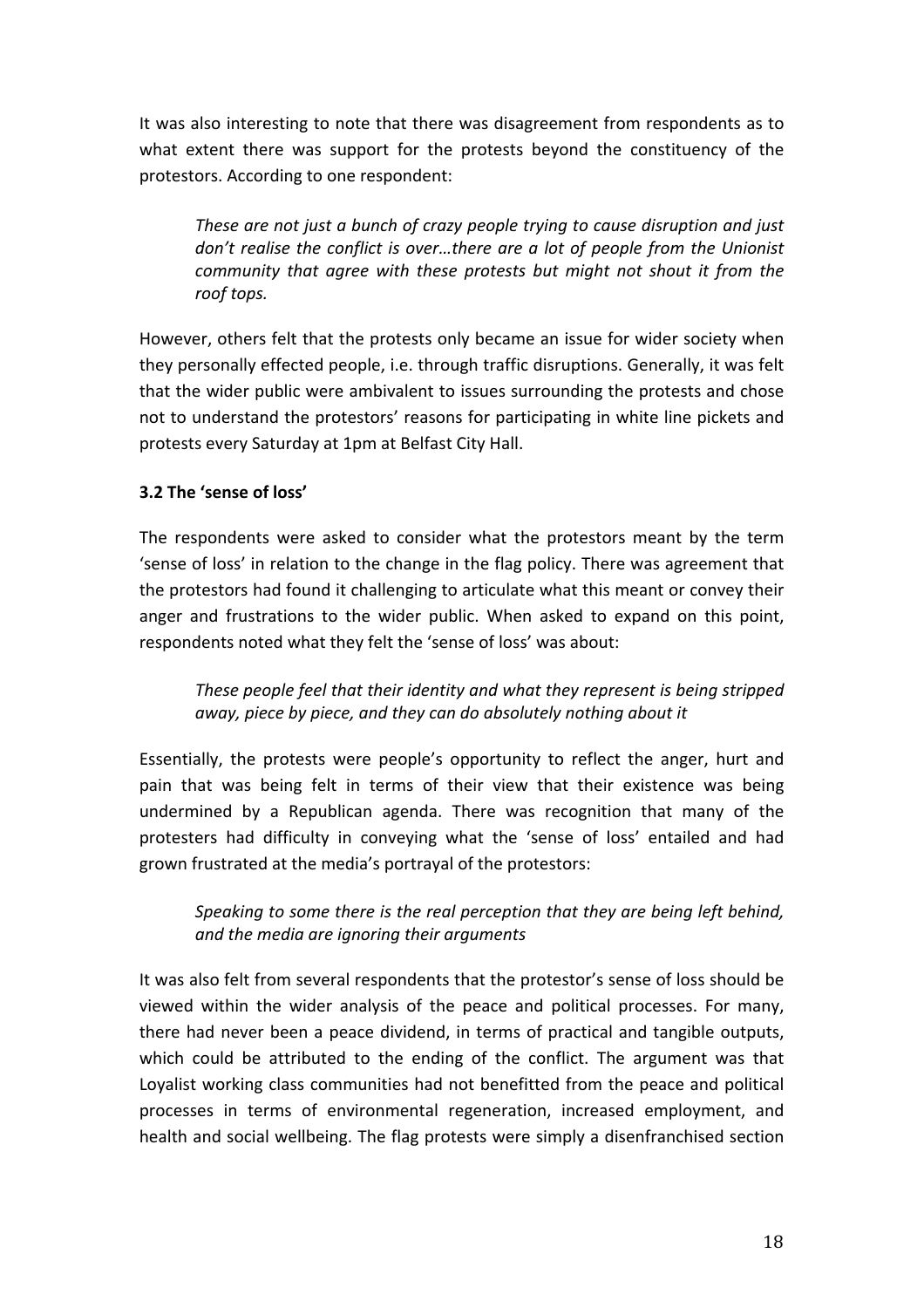attempting to draw attention to the catalogue of issues impacting on their community.

There was some sympathy from participants for those protesting peacefully with the acknowledgement that their sense of injustice was 'real' but that they had lost the public and moral argument. Other respondents were extremely critical of the protests, noting that the protestor's arguments were being lost in the incidents of violence, traffic disruption and public disorder. While noting that not all of the protestors had engaged in these activities, it was felt that the negative incidents had dominated wider public's views of the protests.

### **3.3 Fragmentation of relationships**

A theme that dominated many of the conversations was the impact of the protests on relationships both within and between communities. Within Loyalism, it was evident that some sections had chosen not to participate in the protests at City Hall and subsequent white line protests. This had raised tensions within the wider community with people being associated as being for or against the protests:

*You* had people being really criticised in their areas for not standing at the *protests and some had their commitment to Loyalism questioned*

It was also noted that although the early protests had been well attended, it was clear that significant support in terms of numbers on the streets had decreased substantially. There was a sense that this would cause further dismay for protestors and further destabilise community relationships as many of the protests consisted of people from the same streets and neighbourhoods:

### In places this has divided the community. It has essentially fractured Loyalism

The ramifications of this were that it was increasingly difficult to ascertain who spoke the flag protestors, and in more general terms, Loyalism.

The respondents also noted that the protests had weakened relationships between the Loyalist community, local government and the PSNI. Several respondents had noted that the narrative within these communities was framed around negative police tactics, and that the police were overly aggressive and critical of the protests. There was an acknowledgement that there had been some confusion around what was lawful and what was unlawful protesting, and this had led some of the protestors to question the integrity of the PSNI. It was also discussed that the relationships between the Loyalist community and the council and other public sector bodies had been damaged in light of the change in flag policy, with protestors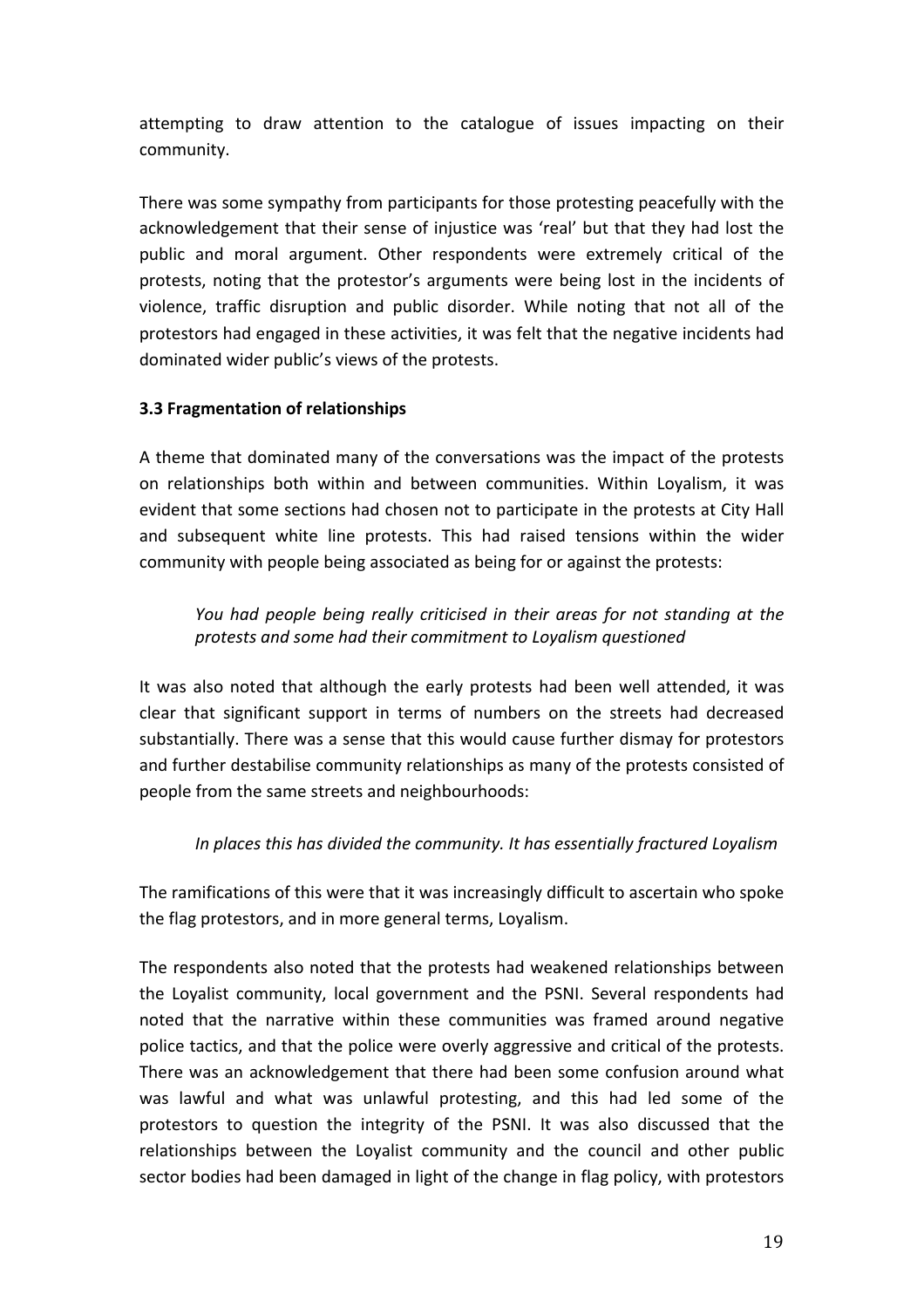assuming that they were under the influence of a Republican agenda to remove all forms of Loyalist symbolism from the city.

### **3.4 Disconnected communities**

There was a sense from participants that what the flag protests had really shone a light on was the disconnection between particular communities and their political representatives. From the outset it was obvious to many that the politicians had lost complete control of the protests, and were unable to either control or appease the protestors. The protestors did not seem to identify or relate to their Unionist politicians, and at times, attributed blame to them:

*You could see very quickly that the protestors blamed 'big house' Unionism for their plight...they felt that Unionists had given in to Republicans and were unwilling to support the Loyalist people* 

Although the peace process had delivered stable government and an end to the armed conflict, the protestors maintained that it was the politicians that had benefited and had not transferred the positives to the communities, which had elected them.

Participants also noted that the disconnection was not just with politicians, but also with the Churches and middle-class Unionism. Several noted that class had become a significant issue, and that the protests had generated new debates about the relationship between Loyalism and Unionism:

*For some the protests were a working class thing...if you protest you are a* Loyalist, and if you stay at home, but say 'that's awful' about the flag then *you're a Unionist*

In terms of the role of the Churches, it was suggested that they had a considerable role with regards to engaging with everyone associated with the protests. Many participants indicated that they had been meeting with large numbers of people associated with the protests through their normal day-to-day working. The Church was significant as it could have those difficult and challenging conversations, but also allow those engaged in the protest and feel that sense of loss, to talk and exercise some of their anger and frustration.

## **3.5 Symbols in the 'new' Northern Ireland**

As previously noted the protests were viewed as the Loyalist community communicating to the wider public that they felt their culture, history and identity was under threat. Participants said that the protestors maintained that the peace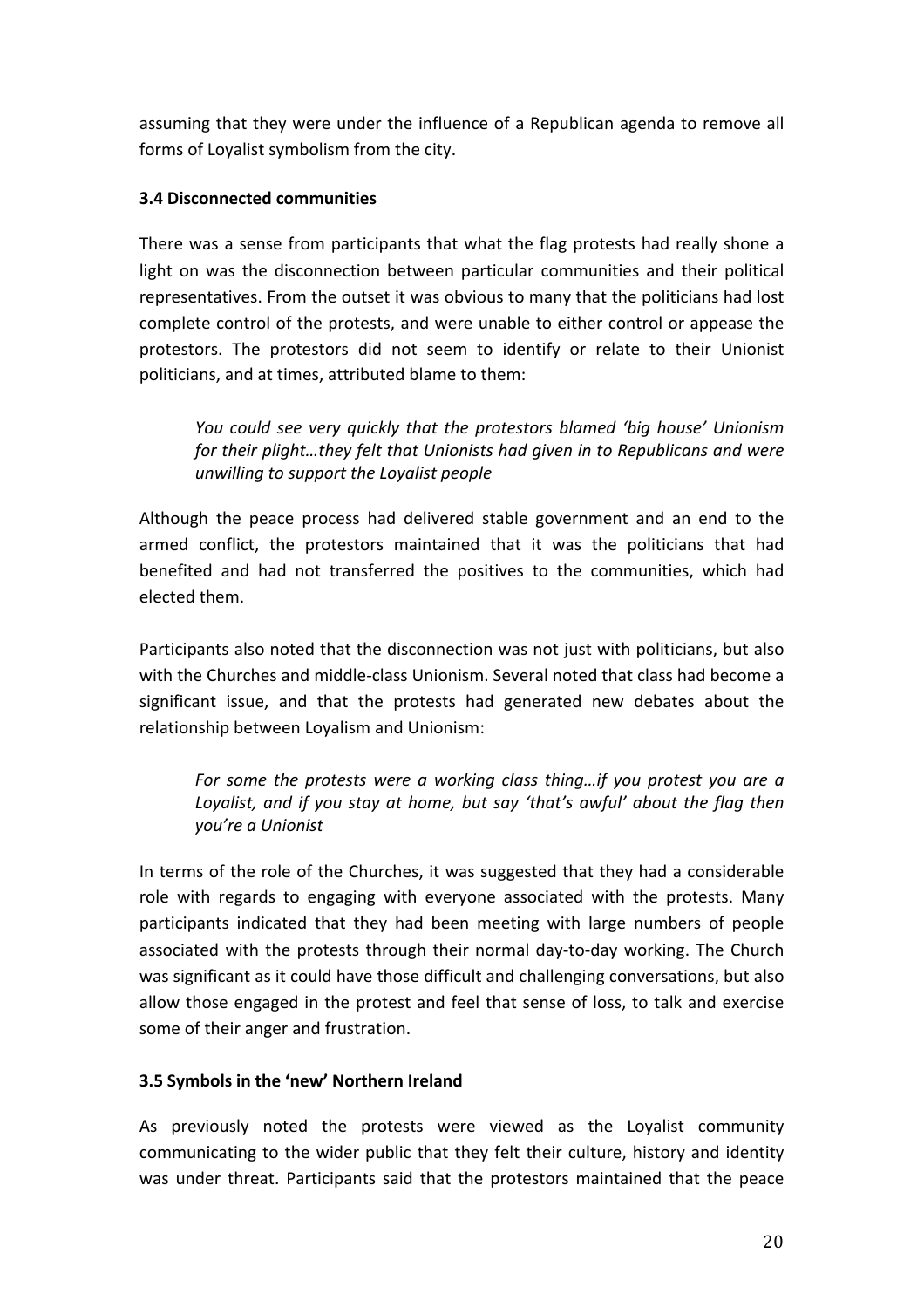and political processes were one sided and for the most part revolved around addressing Republican and Nationalist needs, at the expense of Loyalists and Unionists: 

For them the peace process hasn't delivered very much, it has been about *giving things up, with policing being a very good example*

Many saw the change in flag policy as the 'straw that broke the camels back'. Over the last fifteen years they had watched the transformation of society, but for Loyalism this seemed to incorporate more of Republicanism than seemed appropriate. From their perspective, the 'new' Northern Ireland was about accommodating Republicanism, evidenced through: policing and the change of name and 50:50 recruitment; the use of the Irish language; designated days for flags; and and restrictions on parades:

The symbols are really *important.* They are a tangible illustration that you *exist...and for many within the Loyalist community, they don't see assurances* that they have a place in this new society

This perceived 'lack of place' was identified as an underlying cause for the reaction to the change in flag policy at Belfast City Hall. The politicians, especially those within the Unionist community were viewed as having completely misread the sense of anger, hurt and frustration that existed within the Loyalist community. Rightly, or wrongly, the protestors maintained that Republicans were eradicating their symbols and identity, under the auspice of equality.

### **3.6 Nationalism and Republicanism**

The conversations also included the role of Nationalists and Republicans within the context of the decision to change the flag policy and then the subsequent protests. Respondents felt that it was important that the 'other' community both understood and recognised the hurt caused by the decision. Furthermore, they had to realise that large sections of the Unionist and Loyalist community felt that their wider culture, history and identity were under threat in the 'new' Northern Ireland:

*Nationalists and Republicans need to realise that sharing means accepting the other communities' symbols and past* 

Several respondents maintained that Republican's were engaged in a campaign and strategy of one-upmanship with success being measured by the reduction and removal of Unionist symbols. There was minimal evidence to suggest that they would support or promote the Unionist and Loyalist culture and history. When asked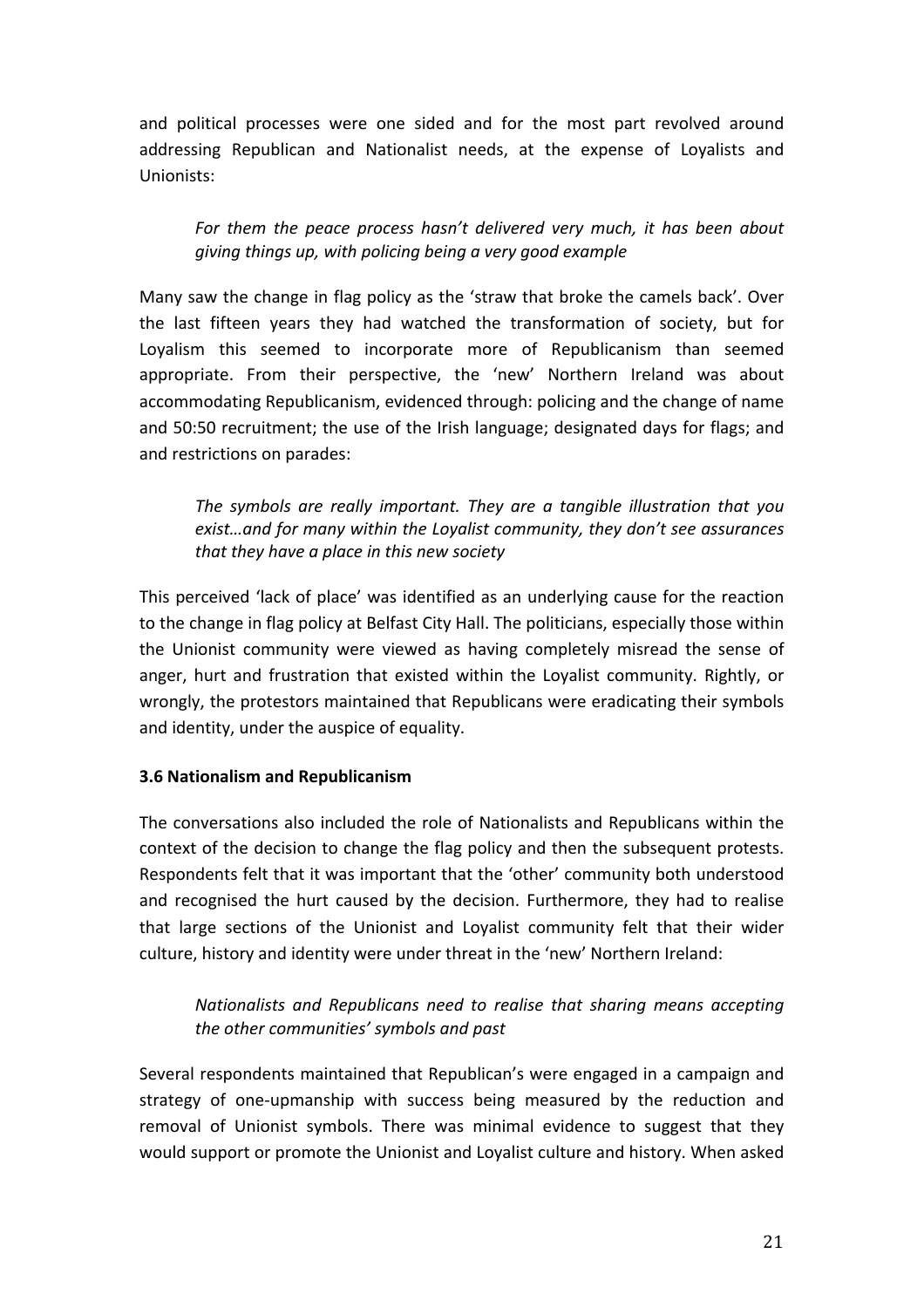whether they felt Nationalist political parties had a role in alleviating some of the pressure emanating from the protests, one respondent noted:

## *Sinn Féin cannot afford to make Northern Ireland work*

There was a sense that Sinn Féin has become ambivalent to the hurts within Loyalism and the fears that exist. They pointed to the growing narrative around a border poll and push for a United Ireland. Furthermore, this does nothing to appease the concerns of Loyalists and simply feeds their anger and mistrust of Sinn Féin and their position in government.

## **3.7 What is Loyalism?**

The discussions also ventured onto the term 'Loyalism', and what it actually meant to define oneself as 'Loyalist'. What followed was an interesting debate around the complexities of the term, along with how it was interpreted very differently across society, often depending on one's social, economic, political and community background. Several of the key points to emerge from the discussions included:

*People struggle with it as a term* Loyalism is the violent side of Unionism *Class defines the differences between Loyalism and Unionism* 

Loyalism is fragmenting all over the place...East don't speak to North Belfast

There was a real sense that people find it difficult to articulate what is meant by Loyalism, especially those that claim to be a Loyalist. There was an agreement that historically the word was associated with paramilitary activity and more recently had become demonised as a term because of criminals claiming to be Loyalists. Essentially, it was seen as term, which incorporated a number of things:

*You* are loyal to the crown and your Britishness...and you history and identity and the people that made it possible for you to be here now

It was noted on a number of occasions that the media often portrayed Loyalism in a very negative light. The problem was that when someone claiming to be a Loyalist was involved in illegal activity then all Loyalists were associated with the individual and the act. In the context of the flag protests, several respondents maintained that there were some individuals within Loyalism manipulating the situation in an attempt to make political gains. As one respondent noted: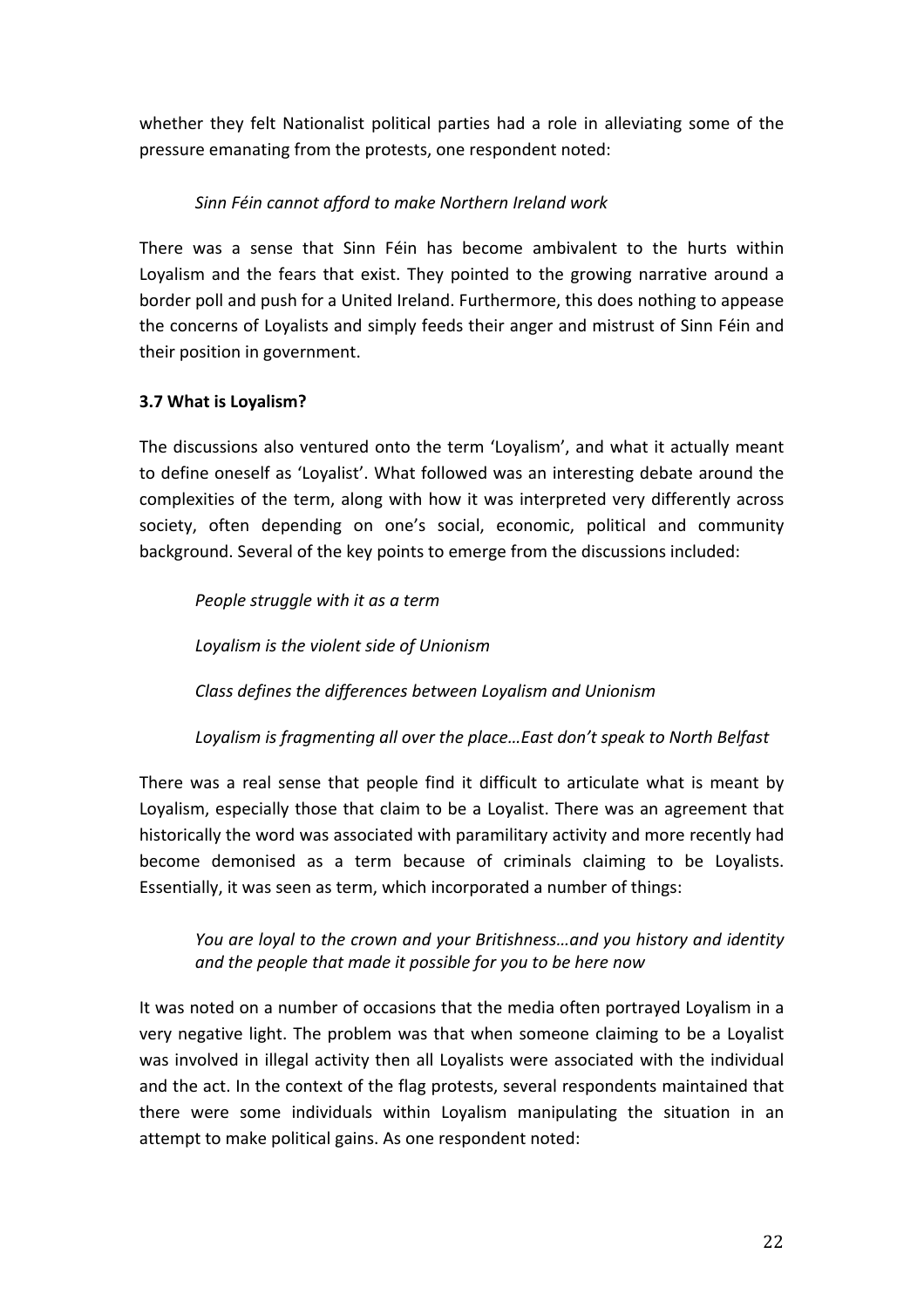*Who is telling Loyalism what to do? Is it a political party because at the end of the day we don't know? Polarisation means votes.* 

Several respondents also talked about the more militant element of Loyalism and felt that the current political environment had the potential to expand this grouping. They felt that the protests and the growing alienation within Loyalism from mainstream Unionism, and the political institutions, more broadly, could see the expansion of militant Loyalism. However, there was also agreement that Loyalism had to begin to redefine itself and explain to the wider public what it represented and how it had a role in the 'new' Northern Ireland. Respondents talked about:

The need to create a new confidence and a new identity around Loyalism, one that was not demonised, and one that people could easily understand what it *represented*

Overall, the discussions placed a focus on what it meant to be a Loyalist in 2013, and revealed that Loyalism as a concept had deep meaning and history and was finding it challenging to be relevant and accepted in society.

## **3.8 Absence of leadership**

The discussions around Loyalism led to a further debate about the apparent lack of leadership both political and civic among the protestors. There was agreement that those protesting were apathetic to the politics and Stormont, and were extremely critical of the mainstream Unionist parties:

*They don't see any benefits from supporting Stormont...actually they feel let* down by their own politicians and blame them for current predicaments

Many of the participants viewed the nightly protests as very local and unorganised events. There did not appear to be any strategy or plan to redress the change in flag policy at City Hall. In addition to this, there was no one key representative who could articulate the concerns, fears and anger of the protests, and this was to the detriment of their campaign.

Finally, participants talked about the mixed messages and signals the protestors were receiving from political Unionism. Initially the parties supported the protests through public statements and their presence on the ground. However, within weeks this public support had evaporated, yet the protesters had been told from the outset that it was their right to protest and was a viable way of illustrating their anger. After a number of weeks the protestors became very isolated, criticised and in some quarters vilified. This simply reinforced their perception that the political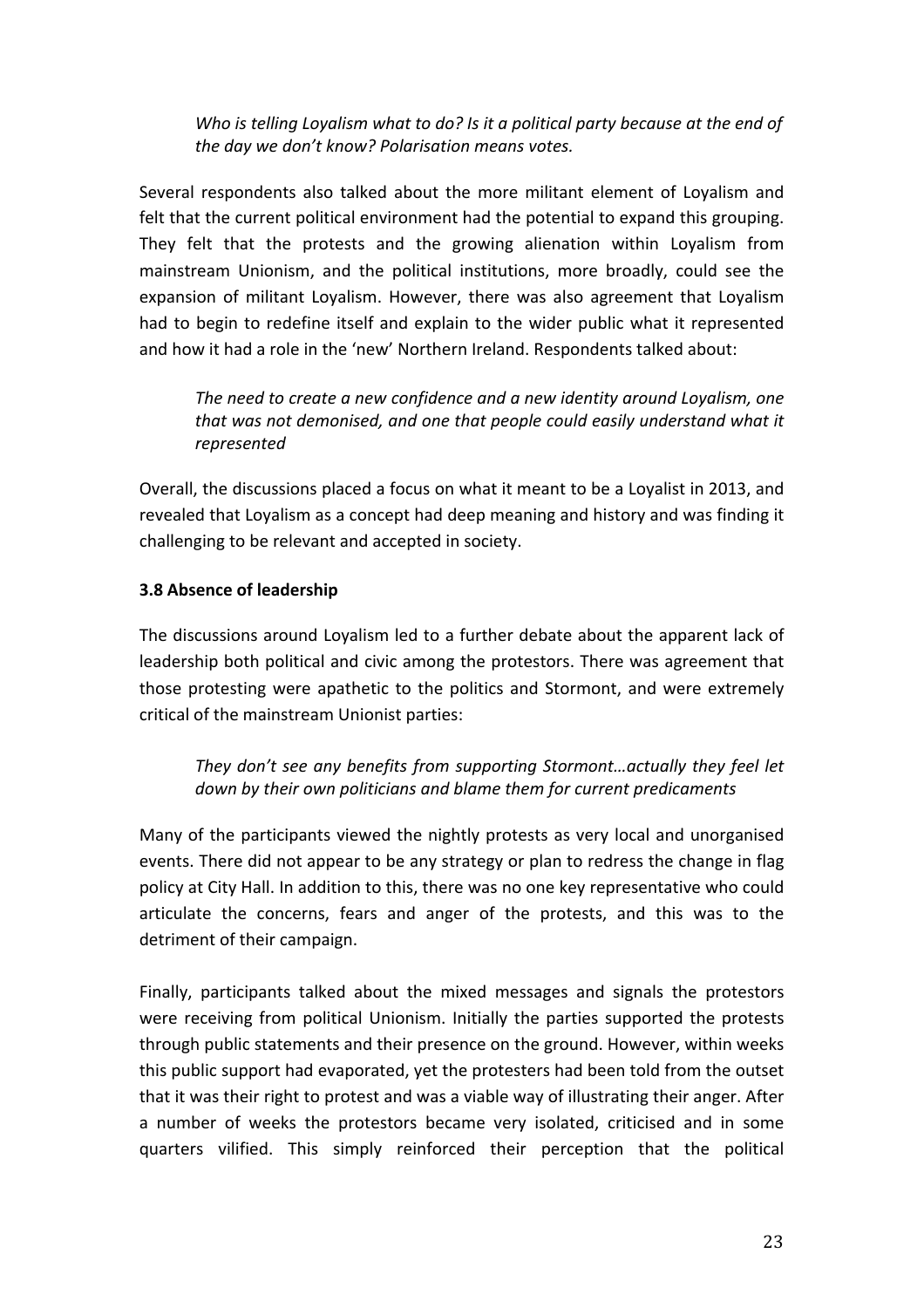establishment ignored the needs of the Loyalist community, and this increased apathy with politics in general.

#### **3.9 Summary**

Of the key themes to emerge from the discussions, it would appear that the protestor's inability to articulate their anger, fear and sense of loss was of the most importance. There was an acceptance that the wider public were unsure as to the motivations behind the protests, and that the protestors had felt the change in flag policy was one of a series of events which aimed to eradicate their culture, history and presence. On a positive note, the protests had shone a light on the sense of empowerment within some communities, and that the Churches had engaged and continue to engage with people on the issues of the flag and underlying concerns around the erosion of culture, history and identity.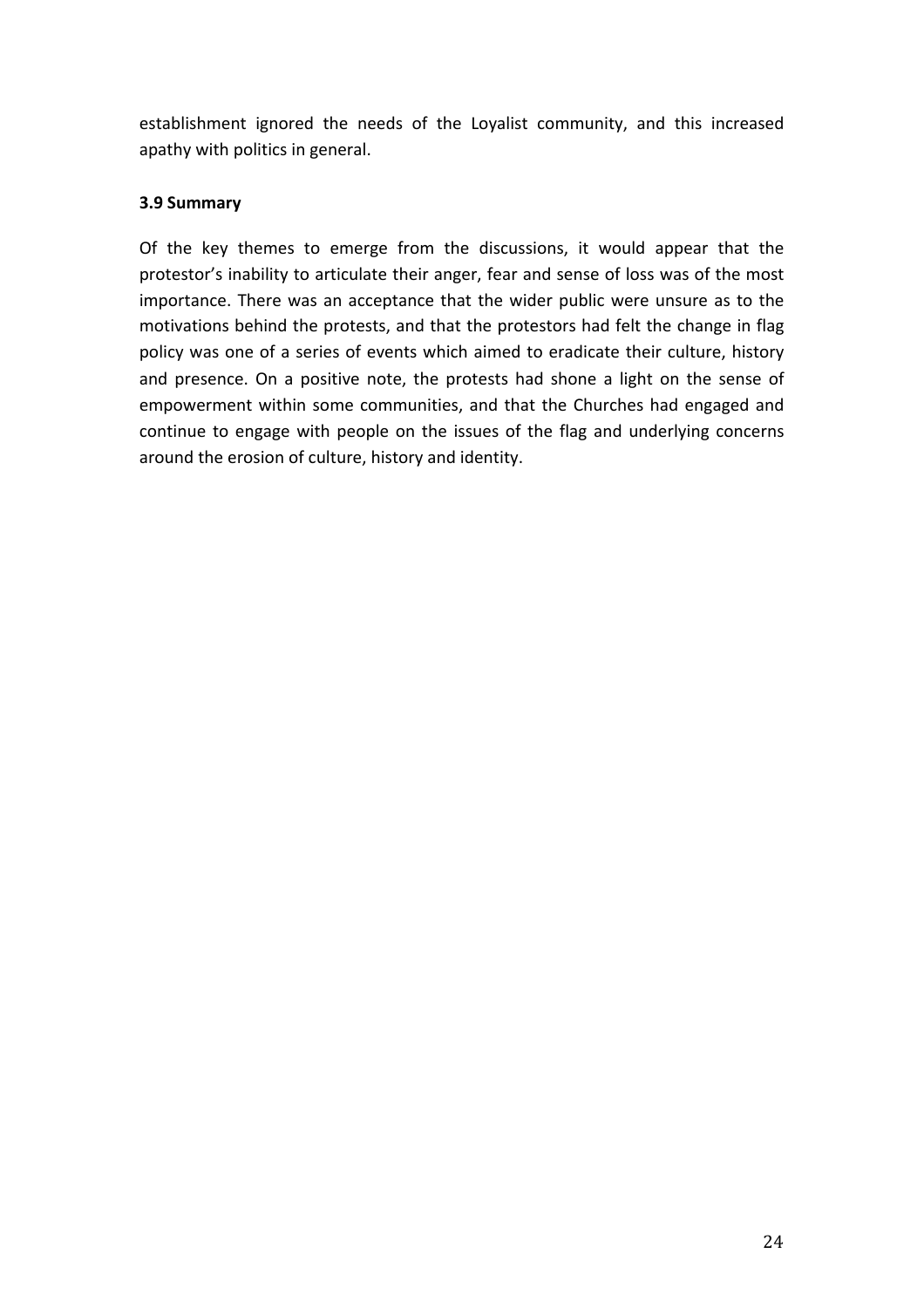# **4. Young people's views**

In August 2013 INTERCOMM brought together ten young people (aged between 17-21) from the Protestant, Unionist and Loyalist community to discuss the flag protests. All of the participants had been involved in the protests, ranging from taking part in Saturday parades into the city centre and white line pickets in their neighbourhoods. A number of themes emerged from the conversations, which have been outlined below. 

#### **4.1 The flag**

According to the participants the decision to move to designated days was evidence that their culture and history was no longer welcome in Belfast. They had witnessed a series of changes to how they celebrated and commemorated their identity, usually with parades and bonfires. The decision, in their words 'to take down the flag' was symptomatic of a long term Republican agenda to effectively remove their community from the city:

We are under threat...you have seen it with the bands were we cant even play *music* in certain places and with the bonfires were we are being told what we *can and cannot burn.* Now it's the flag, it's all we have to show who we are

Other young people talked about the relationship between the flag and the military and referred to the strong ties that exist between Loyalist families and the Armed Forces. They viewed the flag decision as a snub to the military, and a further example of how their history was not relevant in today's society.

The move to designated days was also further evidence that the 'shared society' that Republican and Nationalist politicians talked about did not include people from their community. One respondent noted that the 'way things are going we are only going *to be able to parade in the Shankill'*, therefore it was crucial that the community took a stand against the flag decision. They acknowledged the deep anger and frustration that existed within their community, and were also surprised at the number of young people that had become involved in the flag protests:

Usually it's hard to get young people interested, but this flags thing has really *changed things. Young people seen the flag coming down, they realised that* this is real, we are under threat

As previously articulated, the protests were described as having their basis in a wider range of issues than the specific issue of the Union Flag at Belfast City Hall. The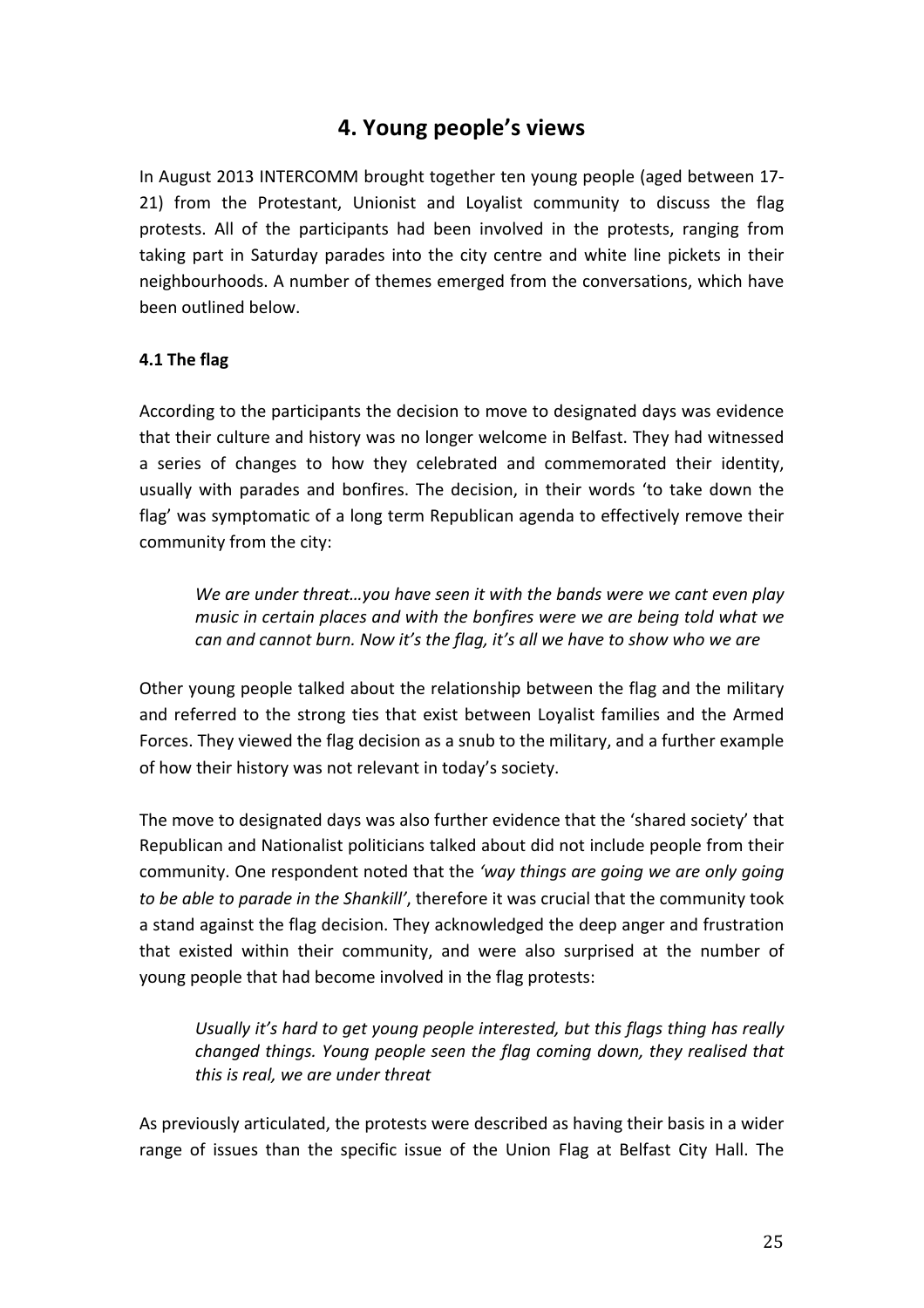young people talked about the concessions to Nationalists and Republicans since the ceasefires, and felt that a stand had to be taken:

*I* see people out there who are not political in any way whatsoever, but they *feel that protesting is the only way that they will get their voices heard* 

The young people also felt that the PSNI, politicians and wider public underestimated how much anger existed within their community. There was a sense that people expected the protests to disappear after a few days, but there was a renewed commitment and resolution to see the protests out until the policy had been reversed. 

### **4.2 Media**

All of the participants were extremely critical of the reporting of the protests from the media. Several young people felt that the media had a tendency to focus on the negatives associated with the protests and ignore the issue and the anger within the Unionist and Loyalist communities:

*They report on traffic disruption and any arrests, but ignore why we are doing* what we are doing. They don't highlight the sense of injustice or the hurt that *exists within the community*

Essentially, it was felt that there was a demonisation of Loyalism by those from the media with the protestors often portrayed as criminals and engaging in anti-social behaviour: 

*What does Loyalism mean...if you read the media reports we are fascists or paramilitaries…it's a dirty word*

Young people compared the reporting of Loyalism with that of Republicanism and felt that the media were more understanding and sympathetic with the latter rather than the former. The participants also felt that there was an underreporting of incidents where protestors had come under attack from Nationalist residents or had experienced oppressive policing.

### **4.3 Political Unionism**

Young people were also frustrated and angry at the response to the protests from the mainstream Unionist parties. It was noted that at the beginning of the protests Unionist politicians were on the ground and quick to speak to the media about the flag decision and publically support the protests. However, as one respondent noted: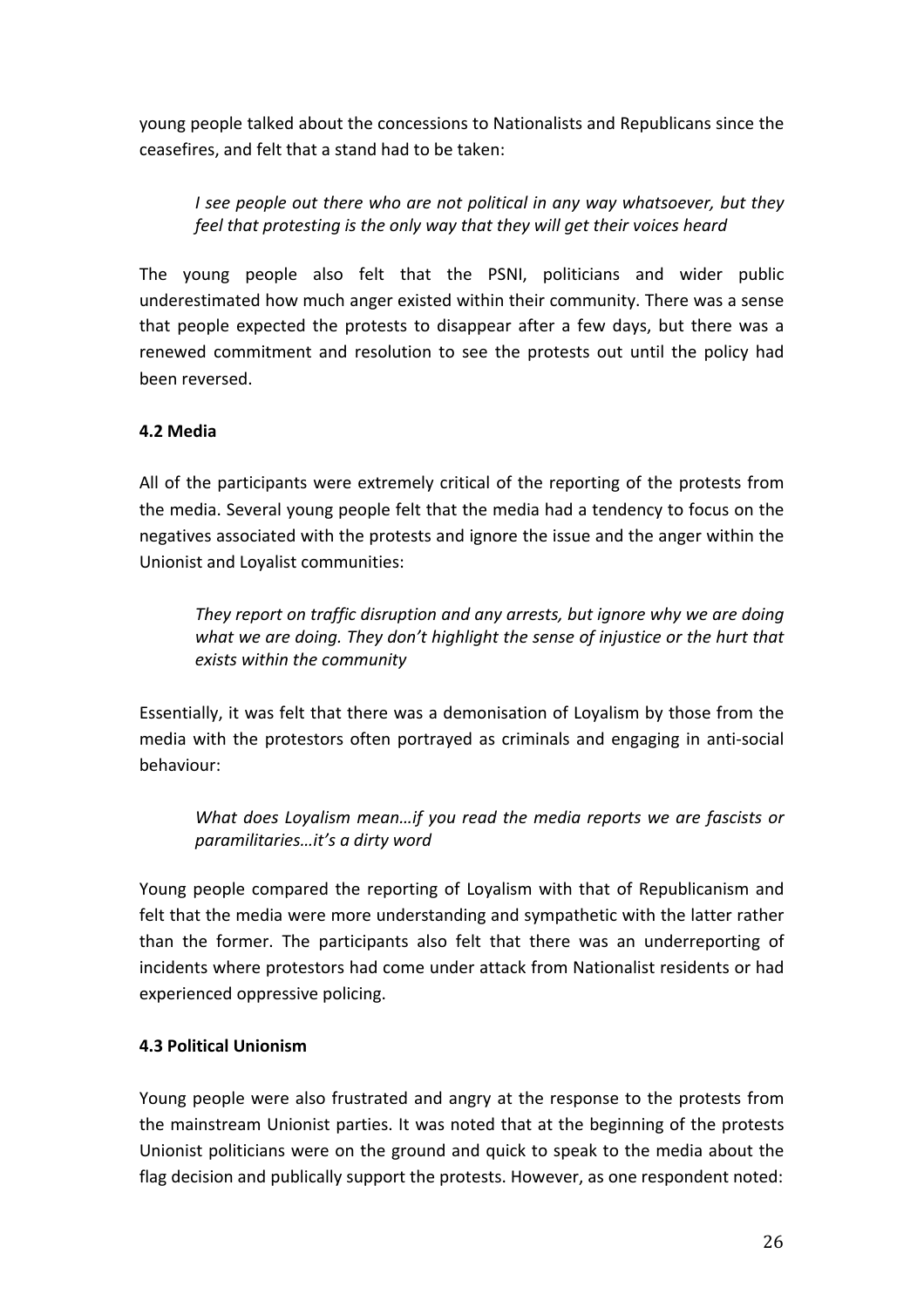### The DUP and the UUP turned their backs on the protests very quickly

This was viewed as having increased the existing disconnection between the Loyalist community and the political parties. There was a lot of anger aimed towards the DUP and the First Minister. Many felt that they had 'sold out', and were ambivalent to the needs and concerns that existed in Loyalist working class communities.

The participants talked about the leaflet that had been produced prior to the decision by Belfast City Council to reduce the number of the days the Union Flag flies, and felt this was an open invitation to protest. Initially, they felt supported this approach and being part of an issue that had seemed to be embraced by the 'Unionist family'. However, that quickly dissipated and according to one person 'the very people that encouraged them onto the streets disowned them'. They could not associate or identify themselves with the main parties, with some showing interest and joining the PUP as an alternative to mainstream Unionism.

The young people consistently referred to the lack of appetite for politics within their section of the community. There was no trust or affinity with their politicians, and the protests were a result of the absence of politics. They believed that these protests were their only method of telling the public and political establishment of their anger.

### **4.4 Policing**

There was a challenging discussion around the role of the PSNI throughout the protests. There was a general acceptance that the policing of the protests had been badly handled and only served to increase tensions and fears within their community. A number of young people talked about their experiences of the police at the protests, referring to numerous occasions, where they felt the PSNI had been overly aggressive, antagonistic and confrontational. They noted the differences between neighbourhood officers and those from the TSG:

The protests would be peaceful and then the TSGs would come in and *literally bully and push us off the road* 

The young people were clear that the methods employed by the PSNI, in addition to their attitude and approach, had a detrimental impact on long-term relationships between the Loyalist community and the police. A number of them talked about not engaging with any form of the PSNI in the future: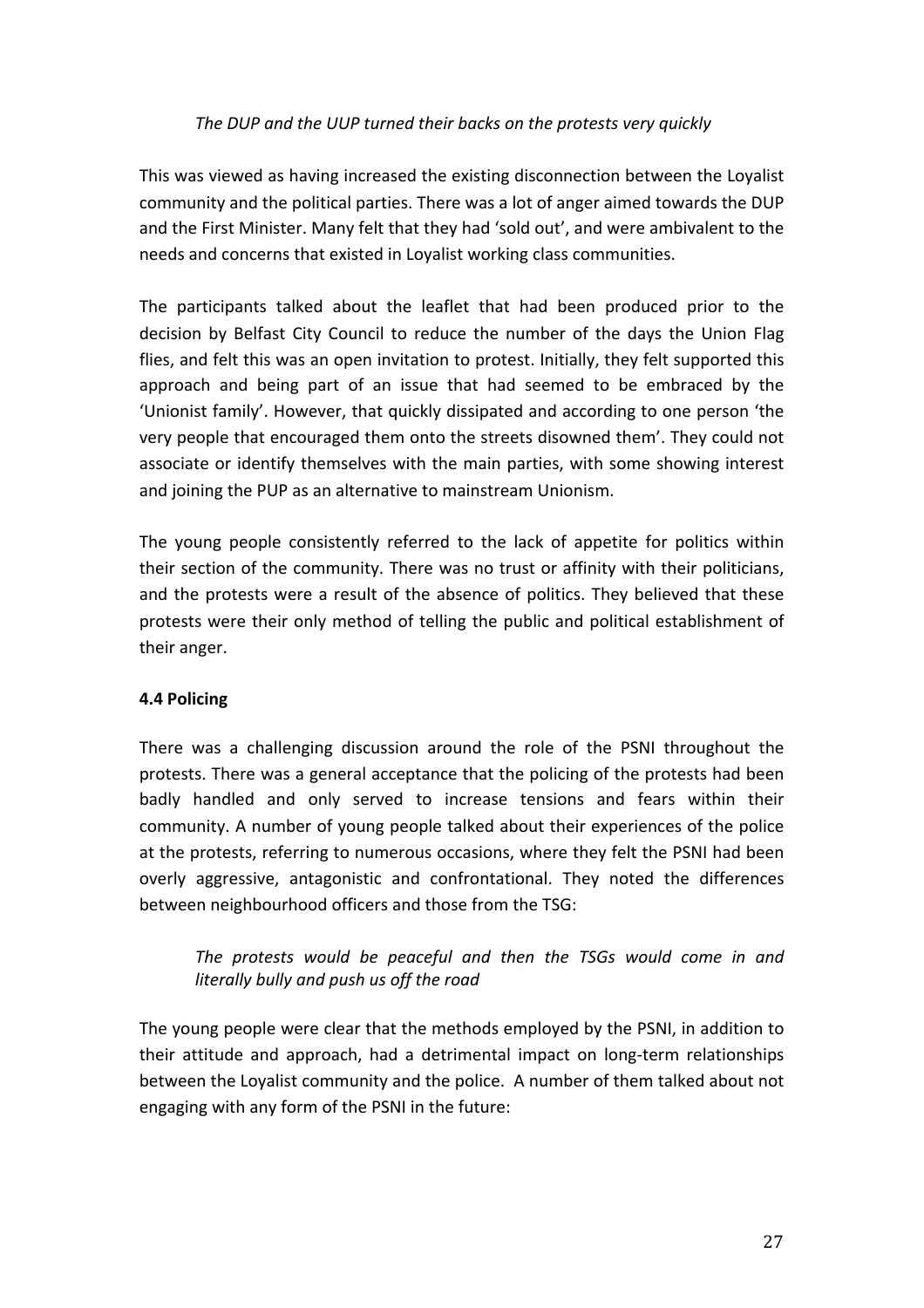*That's* it, why bother? In the past we have worked with the police and done *workshops and stuff but not anymore. It is pointless trying to work with them, because they don't care*

According to the respondents this sense of animosity to the PSNI was not restricted to the youth, but was a recurrent theme throughout their communities. It was claimed that people were not being forced to disengage from the PSNI, and it was willingly accepted that the police were not welcome in their neighbourhoods. Finally, the respondents talked about the different approaches employed by the PSNI in relation to the policing of Loyalists and Republicans. There was a sense that the PSNI were reluctant to police Republicans areas because of a risk to community relationships and also provide groups such as GARC a platform, and therefore weaken mainstream Republicanism. However, the flag protestors were easier to police because there was less risk of political interference from political Unionism.

### **4.5 Republicans**

There was a consensus from the participants that the current predicament around the flag and the subsequent protests was firmly the result of Sinn Féin's approach to eradicate the Unionist and Loyalist culture from the city. As one young person suggested 'it is about putting the boot into the Protestant culture'. The participants were unequivocal in their condemnation of Republican's approach to 'a shared future': 

## *There is clearly a Republican agenda, which amounts to a citywide approach* to the issue of culture...one where our own does not exist

There was a perception that since the Belfast Agreement Sinn Féin had been slowly putting in place measures that aimed to reduce the influence and presence of Unionism and Loyalism in Northern Ireland. They were critical of the Agreement with many noting that if given the chance they would have voted 'no' in the referendum.

The young people did not trust Republicans because they had yet to witness anything from them, which would suggest that they acknowledge, respect or promote their culture and history. Many of these perspectives were also based on narratives within their community that had usually been passed down from adults.

#### **4.6 Protesting**

All of the young people had participated in protests and felt that by doing so they were defending their culture from Republican attacks. They believed that the protests were legal and were successful in raising awareness of the issues prevalent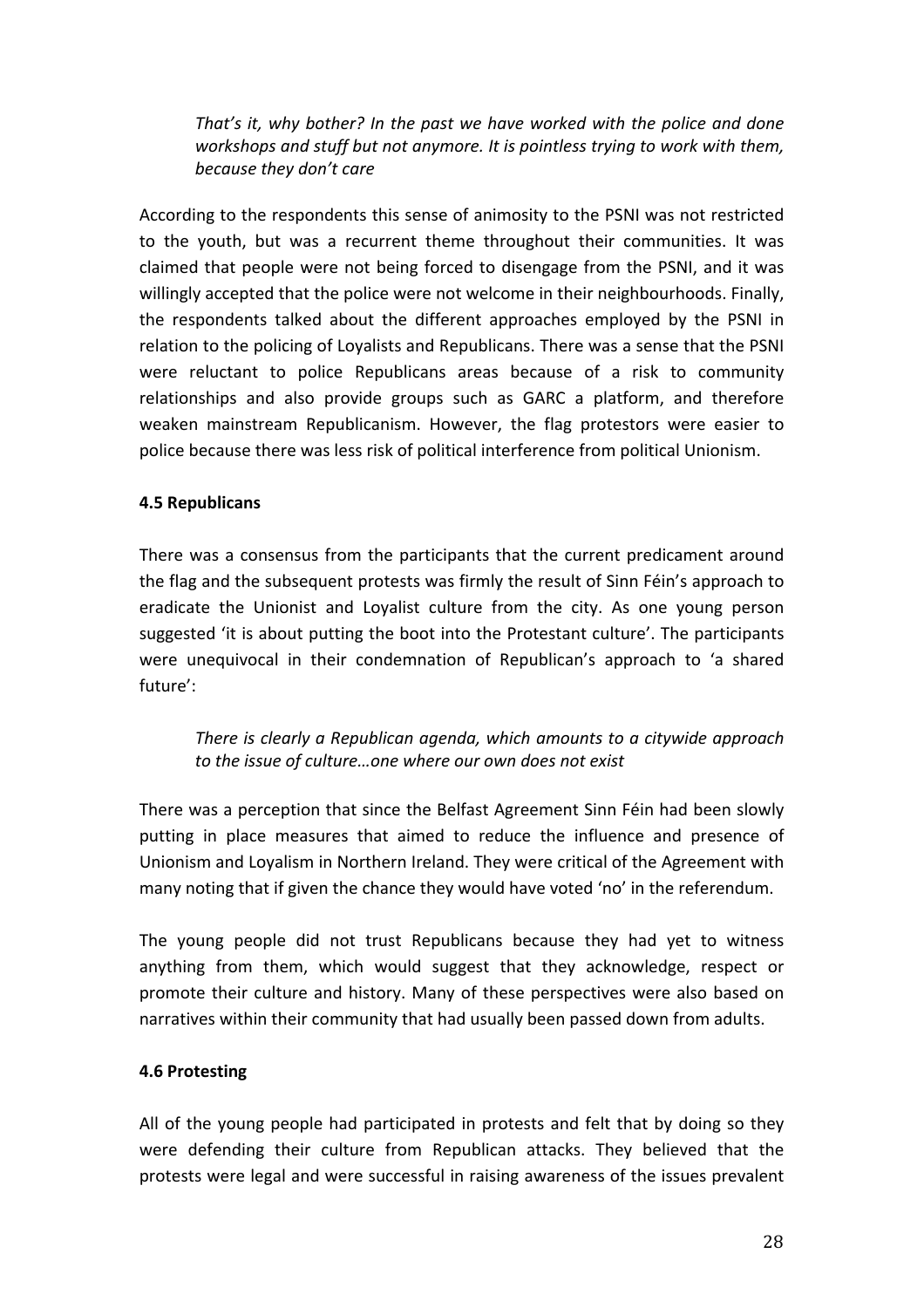within their community. Interestingly, they also talked about a growing sense of camaraderie and that young people were beginning to ask questions about their history and what it meant to be called a Loyalist:

Since the protests started young people are becoming more interested in their past and how Loyalism is part of Northern Ireland…they want to understand their culture and be able to speak confidently about it

The young people did agree with the position that the protestors found it challenging to articulate their sense of loss around the flags issue. The media and wider public had picked up on the flag as being the catalyst for the protests, yet for the young people the protests represented so much more:

Yes they started because of the flag, but this is about years of hurt and *concessions to Republicans. This is us standing up for ourselves and saying 'no more' .Our culture must be protected*

When asked whether they felt isolated, some indicated yes. They felt cast a drift from the wider Unionist community, and completely cut off from the decisionmaking processes. But they were stubborn and very committed and more importantly believed in what they were doing. They saw the protests as the proverbial line in the sand, and that to stop now would result in further concessions and restrictions to their culture and identity.

#### **4.7 Summary**

The conversations with young people highlighted the deep-seated anger and frustration that exists within that element of Loyalism over the decision to change the flag flying policy at Belfast City Hall. The lively discussions also revealed the commitment and energy they have for the flag protests and how they see them as their only method of raising awareness of their grievances. The issues surrounding their views of policing raised serious concerns, and there is no doubting the lasting negative affects these will have on long-term engagement within and between communities. Finally, the young people's views of the future are worrying. They simply do not see a place for their Loyalist culture in the 'new' Northern Ireland, and doubt whether politics can address imbalance.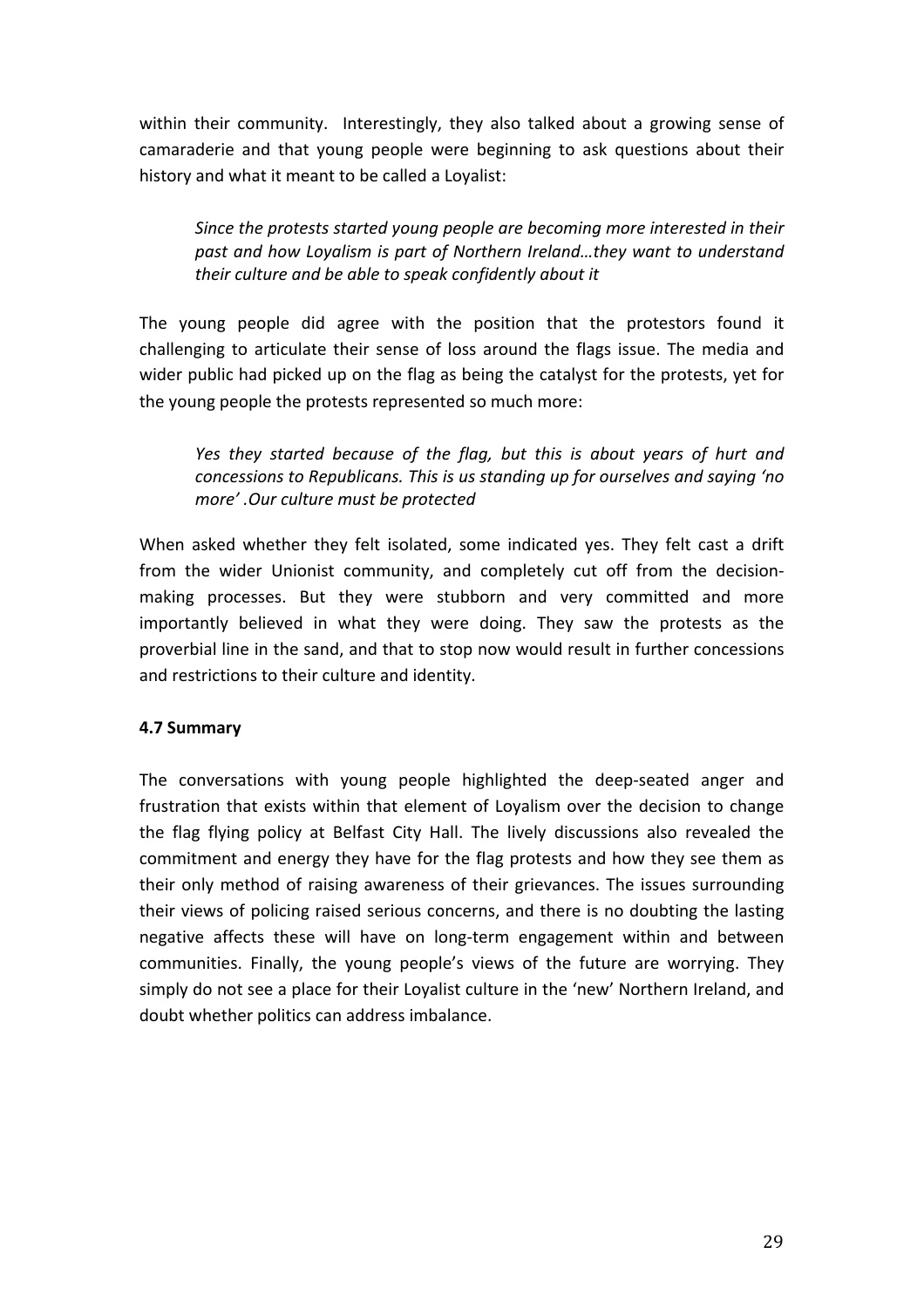# **5. PSNI perspectives**

Throughout the discussions with the female flag protestors, clergy and young people a common theme centred on the role of the PSNI and policing more general. In light of the emerging findings it was deemed appropriate to include the PSNI in the research and ascertain their views and experiences of policing at the flag protests. The PSNI welcomed the opportunity to contribute, but noted at the beginning of the discussion that the organisation were restricted in what they could fully discuss in light of the current judicial review around the legality of the flag protests. However, the PSNI were still in a position to offer broad views on the following: how the flags issue had been framed and interpreted; the dynamics within Loyalism; and issues around police practices and complaints.

#### **5.1 Understanding the issue**

The discussions initially focused on how the flag protests had been interpreted framed and defined by the PSNI and the wider public. From the PSNI perspective it was felt that the issues surrounding the flag protests were complex, and that the actual protests were sporadic, leaderless and unpredictable. However, in terms of how the protests were managed and policed, the wider public had assumed that it was a relatively straightforward process, which was not the case:

*This* was a very complex area that involved different pieces of legislation, but was translated by both communities into a very simple policing issue

From the policing perspective the flags were about issues of trust, politics, cultural identity, internal conflict management, and the unfinished businesses of the peace and political processes. The actual context that surrounding the protests was not initially about law, order and policing, yet, very quickly the flag protests came to be defined as a policing issue:

## *In* the minds of both communities, the issue of the flag soon became secondary and it was all about the role of the PSNI, and whether we were *upholding the rule of law*

The flags protests were viewed as having become framed through a policing lens and the underlying issues were lost both in the reporting of the protests and the subsequent political fallouts. The PSNI became responsible for managing the consequences of political and communal disagreements and were being judged by both communities differently, depending on how their approach to the protests was perceived. As one PSNI officer noted 'the PSNI should not become the sponge to soak *up the anger within the Loyalist communities'*.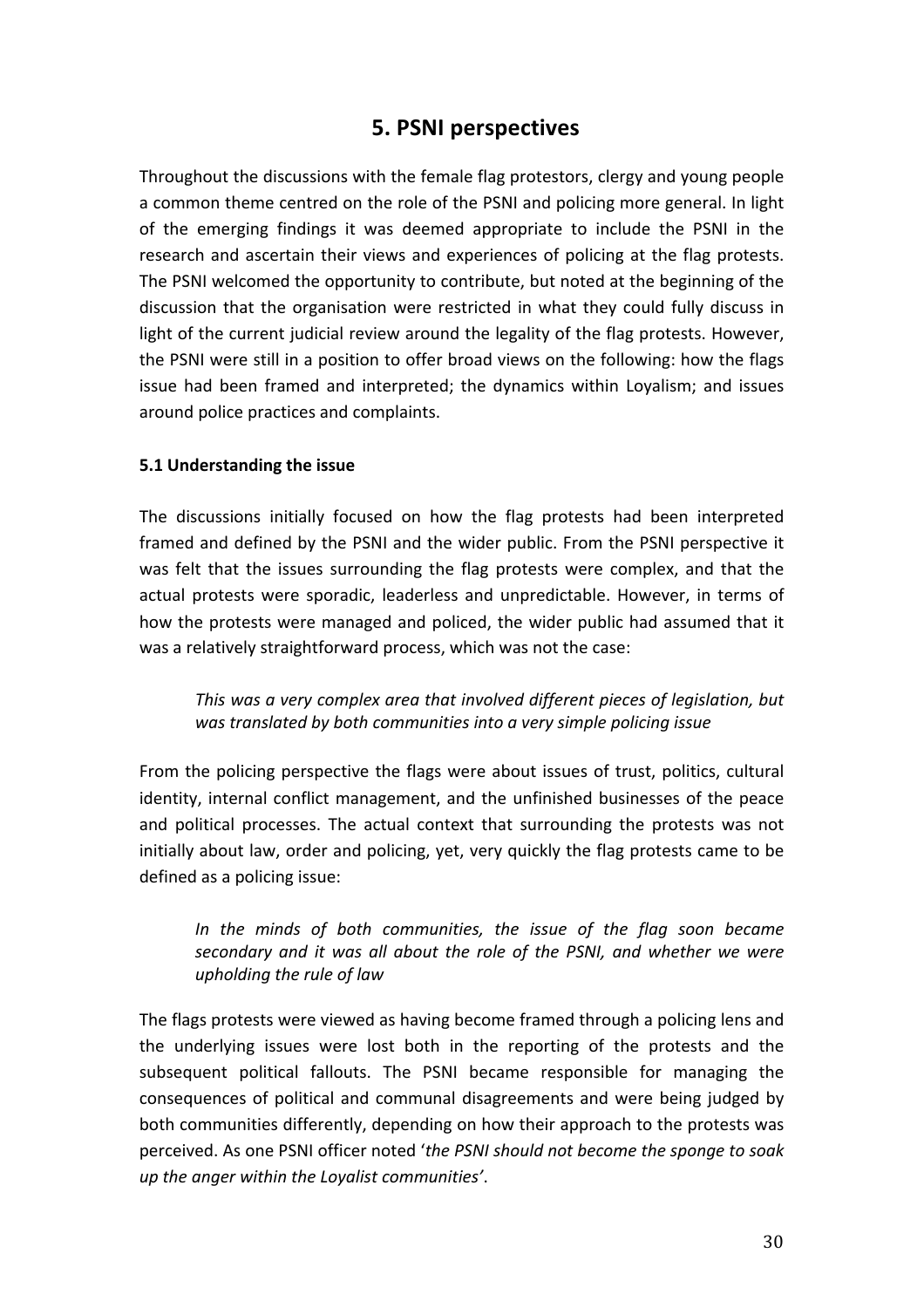### **5.2 Loyalism and leadership**

One of the challenges for the police and other public bodies throughout the flag disputes was identifying individuals and groups that could speak on behalf of the protestors. However, it was obvious from the outset that the protests were extremely localised, independent and had limited consistency in terms of participants. The police noted the variety in groups and individuals that had taken part in the protests:

*What section of Loyalism do you speak to? You have Loyal Orders, DUP, PUP, UUP, bands forums, independents, and residents all associated at some level*

The difficulty was that the message of the protestors was getting lost in the narrative around the legality of the protests and the protestors did not have a single voice articulating their concerns and grievances.

#### **5.3 Police delivery**

Several of the issues raised by the protestors in relation to the policing of the protests were put to the PSNI. One of the key criticisms levelled at the organisation was that there was an inconsistency in their approach to the policing of flag protests when compared to previous breaches of public order by Republicans. More specifically, the protestors maintained the view that PSNI were more aggressive and inclined to arrest them, than when they were confronted with Republican protestors involved in similar activities. However the PSNI were very clear, noting that they do not distinguish between different communities and that:

*Operational circumstances change. You cannot provide a binary approach to policing; you have to police the circumstances that are placed in front of you.*

The PSNI also acknowledged the difficult and challenging environment in which they policed but also reflected that 'it was not within their gift to fix' (the flags issue). It was also noted that the police presence at protests and parades was not the sum total of their engagement with the Protestant, Unionist and Loyalist community. They had daily engagement with community representatives and politicians from both sides, although it was suggested that this engagement was more difficult in parts of the North and East of Belfast than it was elsewhere.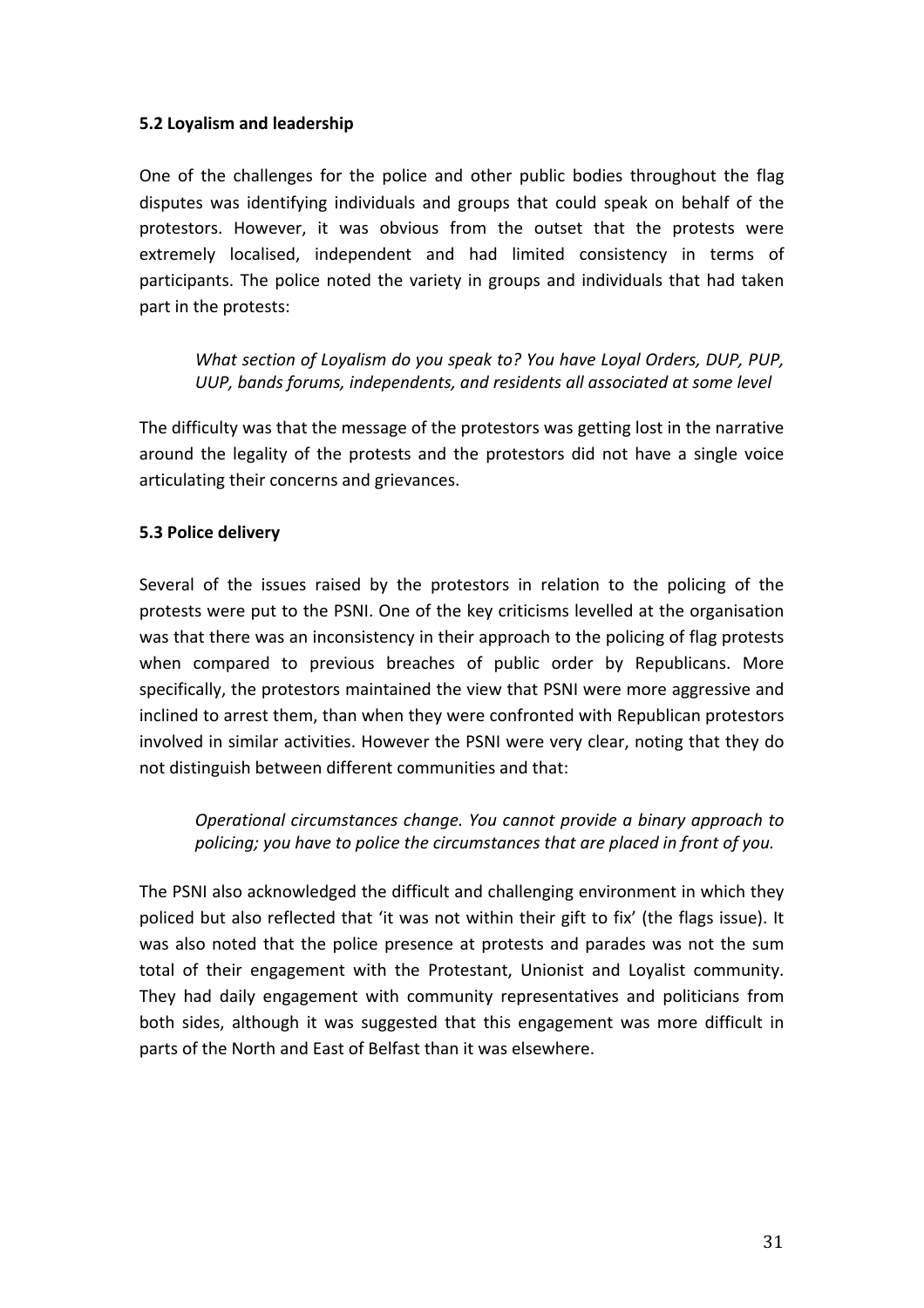## **5.4 Complaints**

The issue of complaints and public criticisms of the policing of the flag protests were raised with the PSNI. From the outset the PSNI maintained that as an organisation they would:

### *Not accept or condone poor standards at all*

It was also noted that if members of the public have specific complaints and/or allegations about the PSNI then they must ensure that they are taken to the Police Ombudsman for Northern Ireland's (PONI) office. As one officer noted:

It is important if people have a problem with policing that they feel they can *have their grievances heard.*

It was interesting to note that in respect of the policing of the flag protests, the PSNI maintained that to date the actual number of cases reported to the PONI had been relatively small.

### **5.5 Disparity in policing**

A number of the young people and female protestors were particularly aggrieved with the role and actions of TSGs during the flag protests. They felt that the PSNI used the neighbourhood officers initially, but if they tired of engaging, and wanted to change tact, then they brought in TSG officers to force the situation. However, the PSNI were quick to note that:

*If actual disorder or the threat of disorder becomes a real issue, then the* police on the ground have to revert to public order tactics

In the days after the decision was taken to change the flag flying policy a number of officers had been injured whilst managing public disorder associated with some protests. As the PSNI noted:

The Human Rights framework lies at the core of our operational decisionmaking, but it is sometimes difficult to balance the competing rights of *marchers* and protestors when they are mutually exclusive. The constituency *that often gets lost in this debate is that of police officers, of whom some 700 have been hurt in the past year protecting both communities*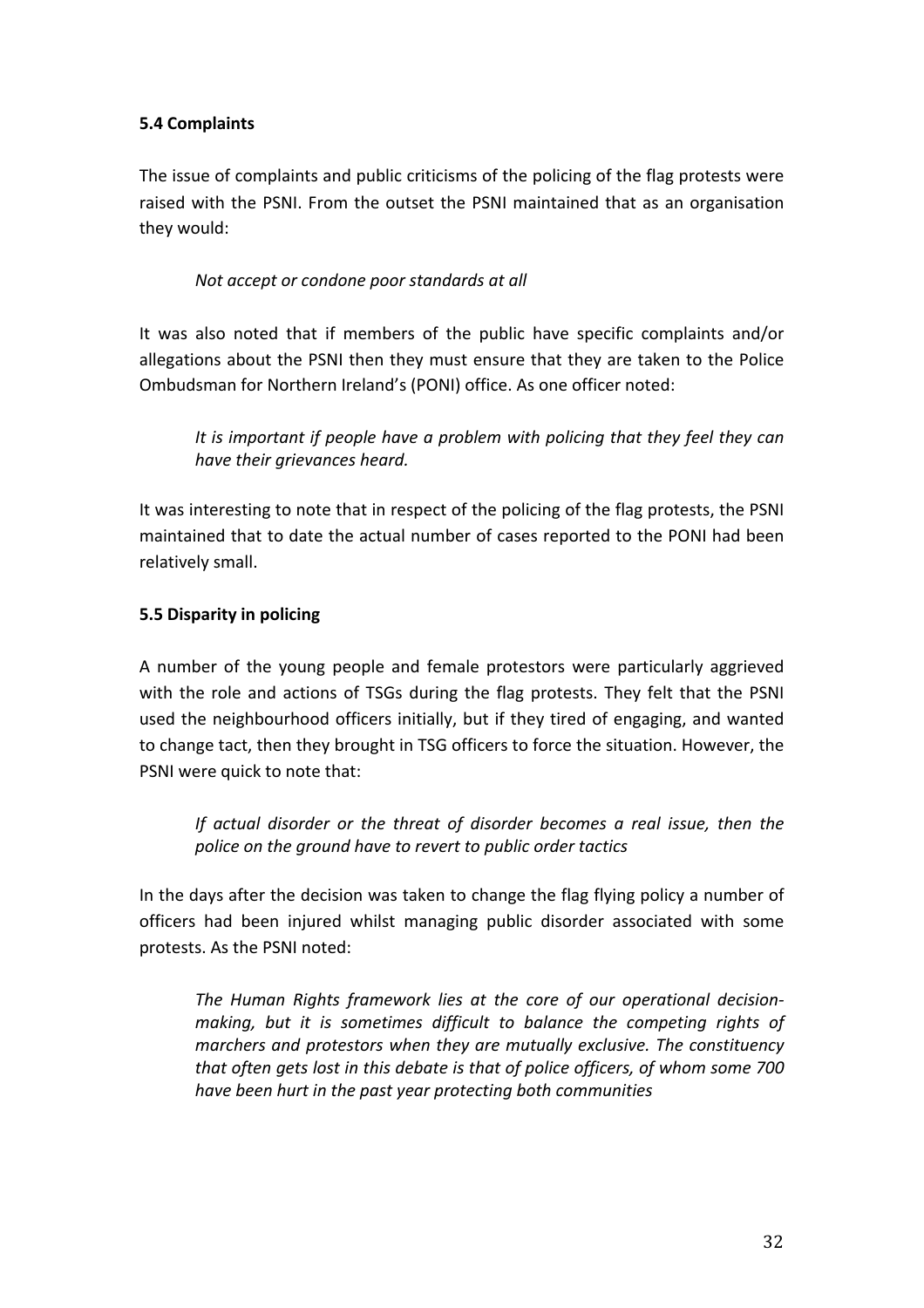It was also noted that the PSNI were aware of the communities perception around how the protests had been policed, but reiterated that they were simply policing the rule of law.

## **5.6 Summary**

Although the conversations with the PSNI were restricted because of the impending decision of the judicial review, they still provided an insight into their experiences of policing the flag protests. The PSNI maintained that the underlying issues that manifested themselves within the flag protests became lost, with the media's focus and public attention centring on the management and policing of the protests. The policing of the protests has been both challenging and resource intensive, and at times the organisation has been left to act as referees for the inability of the political institutions to address the cultural differences that exist across society.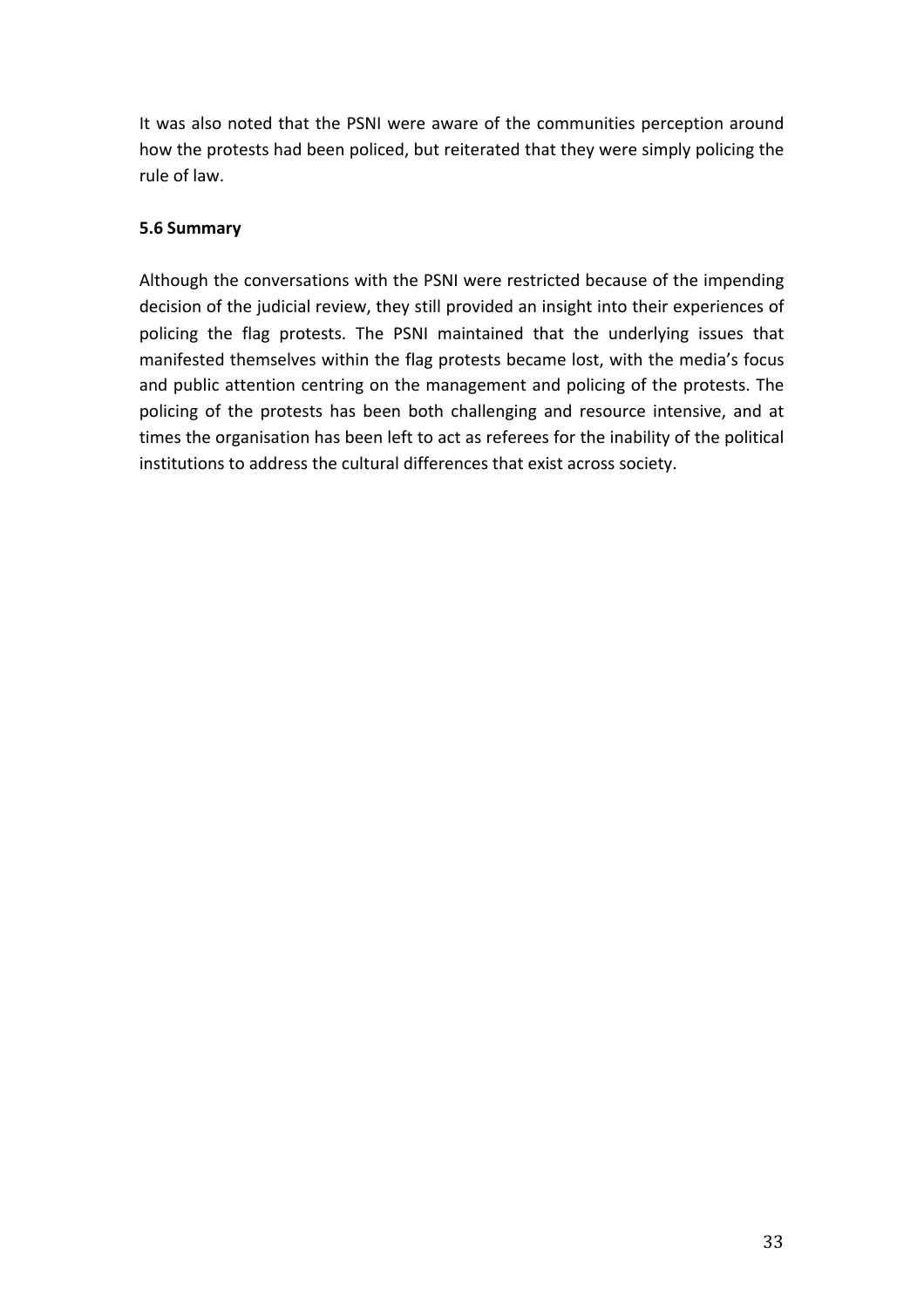## **6. Conclusions**

The scoping exercise into the experiences of those directly and indirectly affected by the flag protests has produced a series of interesting observations and findings. As we approach the first anniversary of the decision to adopt a designated days policy for the flying of the Union Flag the protests continue. Furthermore, social media has been awash with claims that in the coming weeks there will be an upsurge in protests along with renewed attempts to highlight the issue. The reality is that the protests have not succeeded in reversing the policy decision, but in the minds of the protestors they have created a platform, which allows them to focus attention on the needs and concerns of the Loyalist community.

A number of key themes consistently emerged from the conversations with protestors, which have been outlined below:

#### • **Sense of loss**

There is no doubting that those directly involved in the protests maintain that the decision to 'remove the flag' has angered the Loyalist community and provided further evidence that their ability to commemorate and celebrate their culture and identity is diminishing. Their challenge, which they freely acknowledge, has been articulating the hurt and frustration in a way that the wider public can understand and relate to.

#### The peace dividend

Although the protests focused on the flag decision, the protests were actually about the wider view that the Loyalist community hadn't gained from the peace and political processes. They felt that the processes to date were about accommodating Nationalism and Republicanism at the expense of Loyalism.

### • **Political apathy**

The majority of those engaged in the protests had become disillusioned with politics and were dismissive of politics being able to deliver meaningful and positive transformations for their communities. They maintained that over the last decade the mainstream Unionist parties had ignored the needs and concerns of the Loyalist community.

#### • **Police disengagement**

One of the consequences of the protests had been a deterioration of the relationship between the Loyalist community and the PSNI. The protestors maintained that the police on occasions had been overly aggressive and were